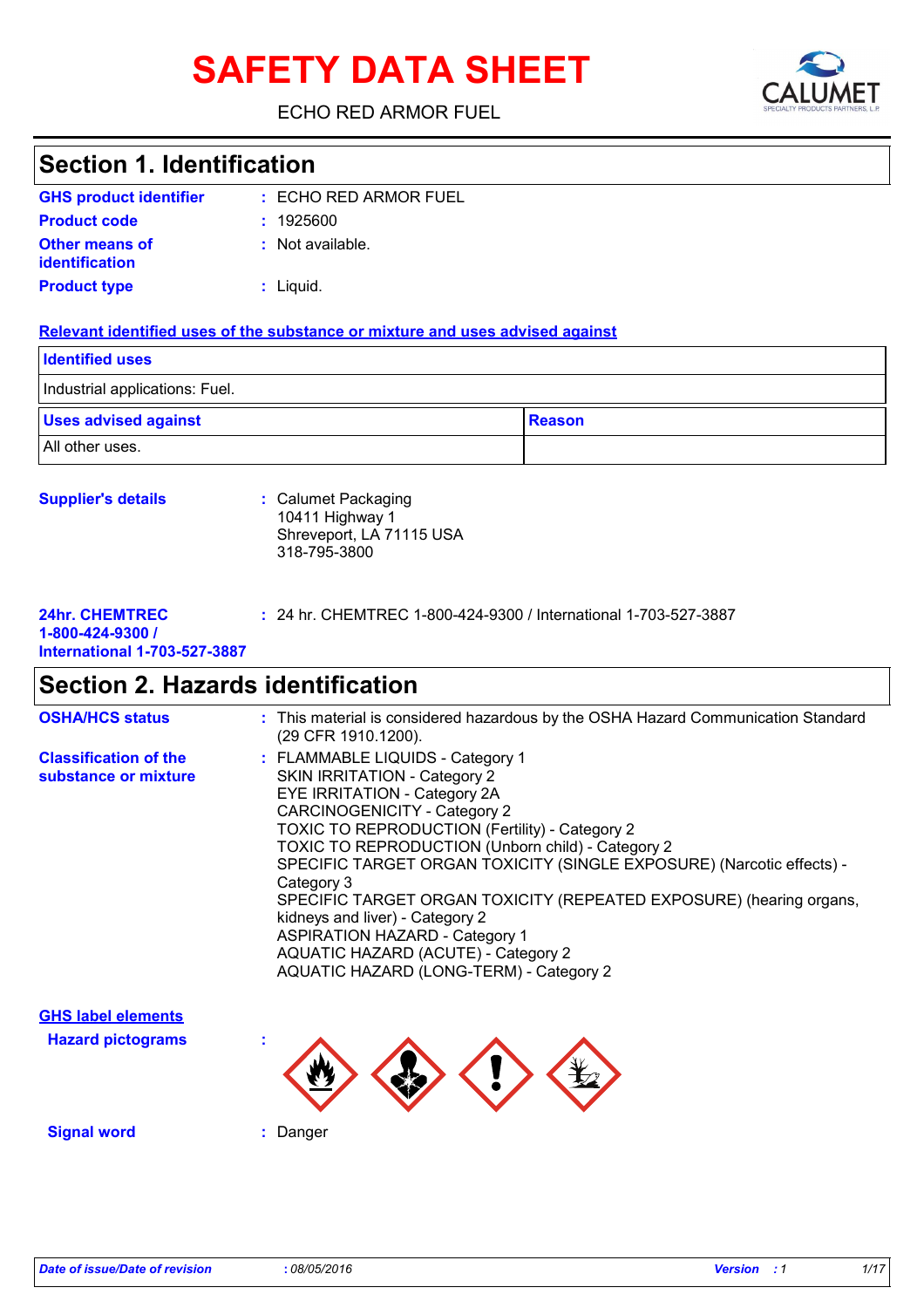### **Section 2. Hazards identification**

| <b>Hazard statements</b>                   | : Extremely flammable liquid and vapor.<br>Causes serious eye irritation.<br>Causes skin irritation.<br>Suspected of damaging fertility or the unborn child.<br>Suspected of causing cancer.<br>May be fatal if swallowed and enters airways.<br>May cause drowsiness or dizziness.<br>May cause damage to organs through prolonged or repeated exposure. (hearing organs,<br>kidneys, liver)<br>Toxic to aquatic life with long lasting effects.                                                                                                                                                                                                                                                                                                                                                                 |
|--------------------------------------------|-------------------------------------------------------------------------------------------------------------------------------------------------------------------------------------------------------------------------------------------------------------------------------------------------------------------------------------------------------------------------------------------------------------------------------------------------------------------------------------------------------------------------------------------------------------------------------------------------------------------------------------------------------------------------------------------------------------------------------------------------------------------------------------------------------------------|
| <b>Precautionary statements</b>            |                                                                                                                                                                                                                                                                                                                                                                                                                                                                                                                                                                                                                                                                                                                                                                                                                   |
| <b>Prevention</b>                          | : Obtain special instructions before use. Do not handle until all safety precautions have<br>been read and understood. Wear protective gloves. Wear eye or face protection.<br>Wear protective clothing. Keep away from heat, hot surfaces, sparks, open flames and<br>other ignition sources. No smoking. Use explosion-proof electrical, ventilating, lighting<br>and all material-handling equipment. Use only non-sparking tools. Take precautionary<br>measures against static discharge. Keep container tightly closed. Use only outdoors or<br>in a well-ventilated area. Avoid release to the environment. Do not breathe vapor.<br>Wash hands thoroughly after handling.                                                                                                                                 |
| <b>Response</b>                            | : Collect spillage. Get medical attention if you feel unwell. IF exposed or concerned: Get<br>medical attention. IF INHALED: Remove person to fresh air and keep comfortable for<br>breathing. Call a POISON CENTER or physician if you feel unwell. IF SWALLOWED:<br>Immediately call a POISON CENTER or physician. Do NOT induce vomiting. IF ON<br>SKIN (or hair): Take off immediately all contaminated clothing. Rinse skin with water or<br>shower. IF ON SKIN: Wash with plenty of soap and water. Take off contaminated<br>clothing and wash it before reuse. If skin irritation occurs: Get medical attention. IF IN<br>EYES: Rinse cautiously with water for several minutes. Remove contact lenses, if<br>present and easy to do. Continue rinsing. If eye irritation persists: Get medical attention. |
| <b>Storage</b>                             | : Store locked up. Store in a well-ventilated place. Keep cool.                                                                                                                                                                                                                                                                                                                                                                                                                                                                                                                                                                                                                                                                                                                                                   |
| <b>Disposal</b>                            | : Dispose of contents and container in accordance with all local, regional, national and<br>international regulations.                                                                                                                                                                                                                                                                                                                                                                                                                                                                                                                                                                                                                                                                                            |
| <b>Supplemental label</b><br>elements      | : Avoid contact with skin and clothing. Wash thoroughly after handling.                                                                                                                                                                                                                                                                                                                                                                                                                                                                                                                                                                                                                                                                                                                                           |
| <b>Hazards not otherwise</b><br>classified | : Prolonged or repeated contact may dry skin and cause irritation.                                                                                                                                                                                                                                                                                                                                                                                                                                                                                                                                                                                                                                                                                                                                                |

### **Section 3. Composition/information on ingredients**

| Substance/mixture     | : Mixture          |
|-----------------------|--------------------|
| <b>Other means of</b> | $:$ Not available. |
| <i>identification</i> |                    |

#### **CAS number/other identifiers**

| <b>CAS number</b><br>: Not applicable.                  |               |                   |
|---------------------------------------------------------|---------------|-------------------|
| <b>Ingredient name</b>                                  | $\frac{9}{6}$ | <b>CAS number</b> |
| Naphtha (petroleum), full-range alkylate, butane-contg. | l≥50 - ≤75    | 68527-27-5        |
| isopentane                                              | 210 - ≤25     | 78-78-4           |
| pentane                                                 | l≥10 - ≤25    | 109-66-0          |
| toluene                                                 | ≤10           | 108-88-3          |
| xylene                                                  | ≤9.5          | 1330-20-7         |
| ethylbenzene                                            | ≤3            | 100-41-4          |
| Naphtha (petroleum), hydrotreated light                 | <1            | 64742-49-0        |
| In-hexane                                               | ≤0.3          | 110-54-3          |

Any concentration shown as a range is to protect confidentiality or is due to batch variation.

**There are no additional ingredients present which, within the current knowledge of the supplier and in the concentrations applicable, are classified as hazardous to health or the environment and hence require reporting in this section.**

**Occupational exposure limits, if available, are listed in Section 8.**

| Date of issue/Date of revision | 08/05/2016 | <b>Version</b> |  | 2/17 |
|--------------------------------|------------|----------------|--|------|
|--------------------------------|------------|----------------|--|------|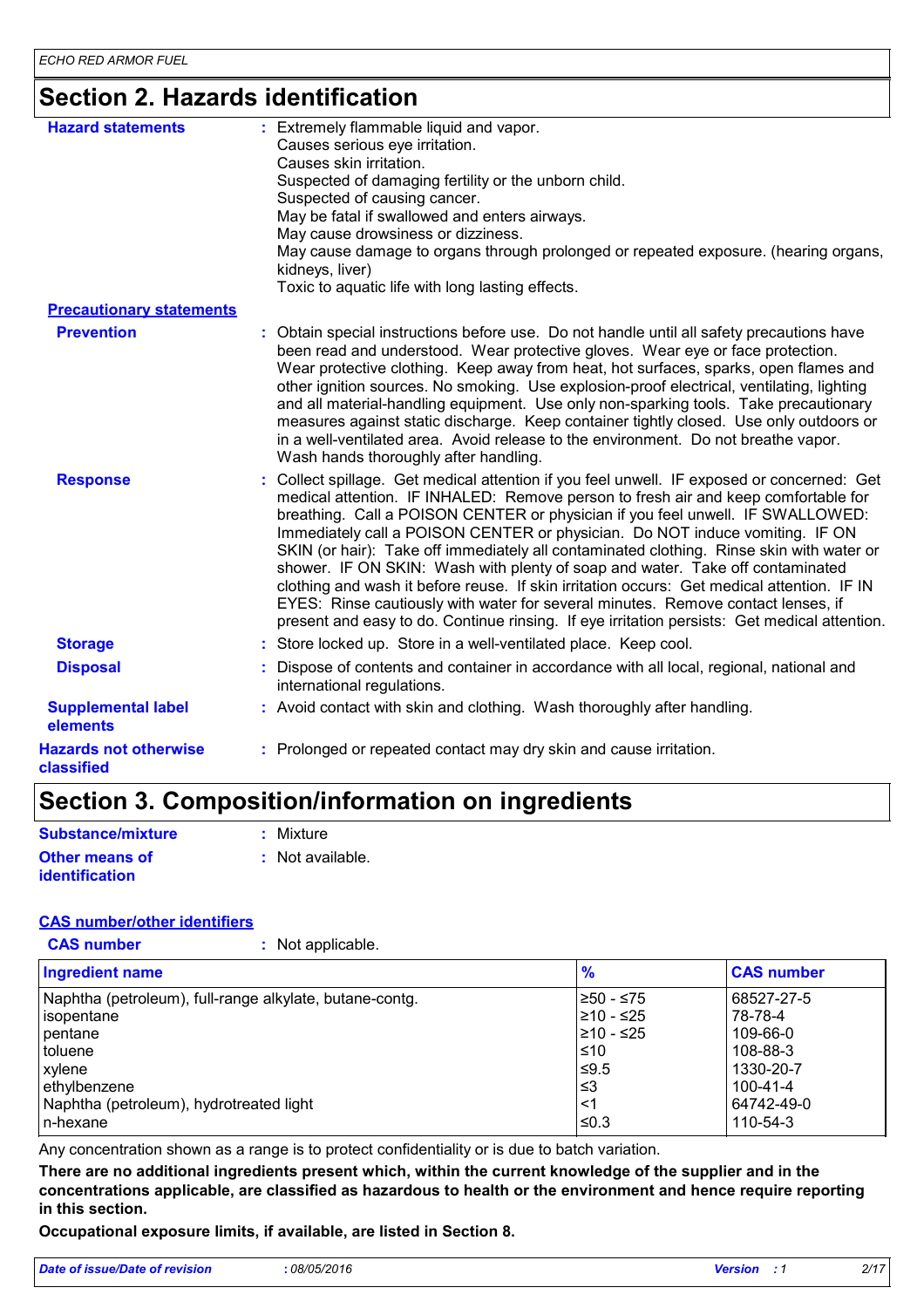### **Section 4. First aid measures**

#### **Description of necessary first aid measures**

| <b>Eye contact</b>  | : Immediately flush eyes with plenty of water, occasionally lifting the upper and lower<br>eyelids. Check for and remove any contact lenses. Continue to rinse for at least 10<br>minutes. Get medical attention.                                                                                                                                                                                                                                                                                                                                                                                                                                                                                                                                                                                                                               |
|---------------------|-------------------------------------------------------------------------------------------------------------------------------------------------------------------------------------------------------------------------------------------------------------------------------------------------------------------------------------------------------------------------------------------------------------------------------------------------------------------------------------------------------------------------------------------------------------------------------------------------------------------------------------------------------------------------------------------------------------------------------------------------------------------------------------------------------------------------------------------------|
| <b>Inhalation</b>   | : Remove victim to fresh air and keep at rest in a position comfortable for breathing. If it<br>is suspected that fumes are still present, the rescuer should wear an appropriate mask<br>or self-contained breathing apparatus. If not breathing, if breathing is irregular or if<br>respiratory arrest occurs, provide artificial respiration or oxygen by trained personnel. It<br>may be dangerous to the person providing aid to give mouth-to-mouth resuscitation.<br>Get medical attention. If necessary, call a poison center or physician. If unconscious,<br>place in recovery position and get medical attention immediately. Maintain an open<br>airway. Loosen tight clothing such as a collar, tie, belt or waistband.                                                                                                            |
| <b>Skin contact</b> | : Wash skin thoroughly with soap and water or use recognized skin cleanser. Remove<br>contaminated clothing and shoes. Continue to rinse for at least 10 minutes. Get<br>medical attention. Wash clothing before reuse. Clean shoes thoroughly before reuse.                                                                                                                                                                                                                                                                                                                                                                                                                                                                                                                                                                                    |
| <b>Ingestion</b>    | : Get medical attention immediately. Call a poison center or physician. Wash out mouth<br>with water. Remove dentures if any. Remove victim to fresh air and keep at rest in a<br>position comfortable for breathing. If material has been swallowed and the exposed<br>person is conscious, give small quantities of water to drink. Stop if the exposed person<br>feels sick as vomiting may be dangerous. Aspiration hazard if swallowed. Can enter<br>lungs and cause damage. Do not induce vomiting. If vomiting occurs, the head should<br>be kept low so that vomit does not enter the lungs. Never give anything by mouth to an<br>unconscious person. If unconscious, place in recovery position and get medical<br>attention immediately. Maintain an open airway. Loosen tight clothing such as a collar,<br>tie, belt or waistband. |

#### **Most important symptoms/effects, acute and delayed**

| <b>Potential acute health effects</b> |                                                                                                                                                                                                                             |
|---------------------------------------|-----------------------------------------------------------------------------------------------------------------------------------------------------------------------------------------------------------------------------|
| Eye contact                           | : Causes serious eye irritation.                                                                                                                                                                                            |
| <b>Inhalation</b>                     | : Can cause central nervous system (CNS) depression. May cause drowsiness or<br>dizziness.                                                                                                                                  |
| <b>Skin contact</b>                   | : Causes skin irritation. Defatting to the skin.                                                                                                                                                                            |
| <b>Ingestion</b>                      | : Can cause central nervous system (CNS) depression. May be fatal if swallowed and<br>enters airways.                                                                                                                       |
| Over-exposure signs/symptoms          |                                                                                                                                                                                                                             |
| <b>Eye contact</b>                    | : Adverse symptoms may include the following:<br>pain or irritation<br>watering<br>redness                                                                                                                                  |
| <b>Inhalation</b>                     | : Adverse symptoms may include the following:<br>nausea or vomiting<br>headache<br>drowsiness/fatigue<br>dizziness/vertigo<br>unconsciousness<br>reduced fetal weight<br>increase in fetal deaths<br>skeletal malformations |
| <b>Skin contact</b>                   | : Adverse symptoms may include the following:<br>irritation<br>redness<br>dryness<br>cracking<br>reduced fetal weight<br>increase in fetal deaths<br>skeletal malformations                                                 |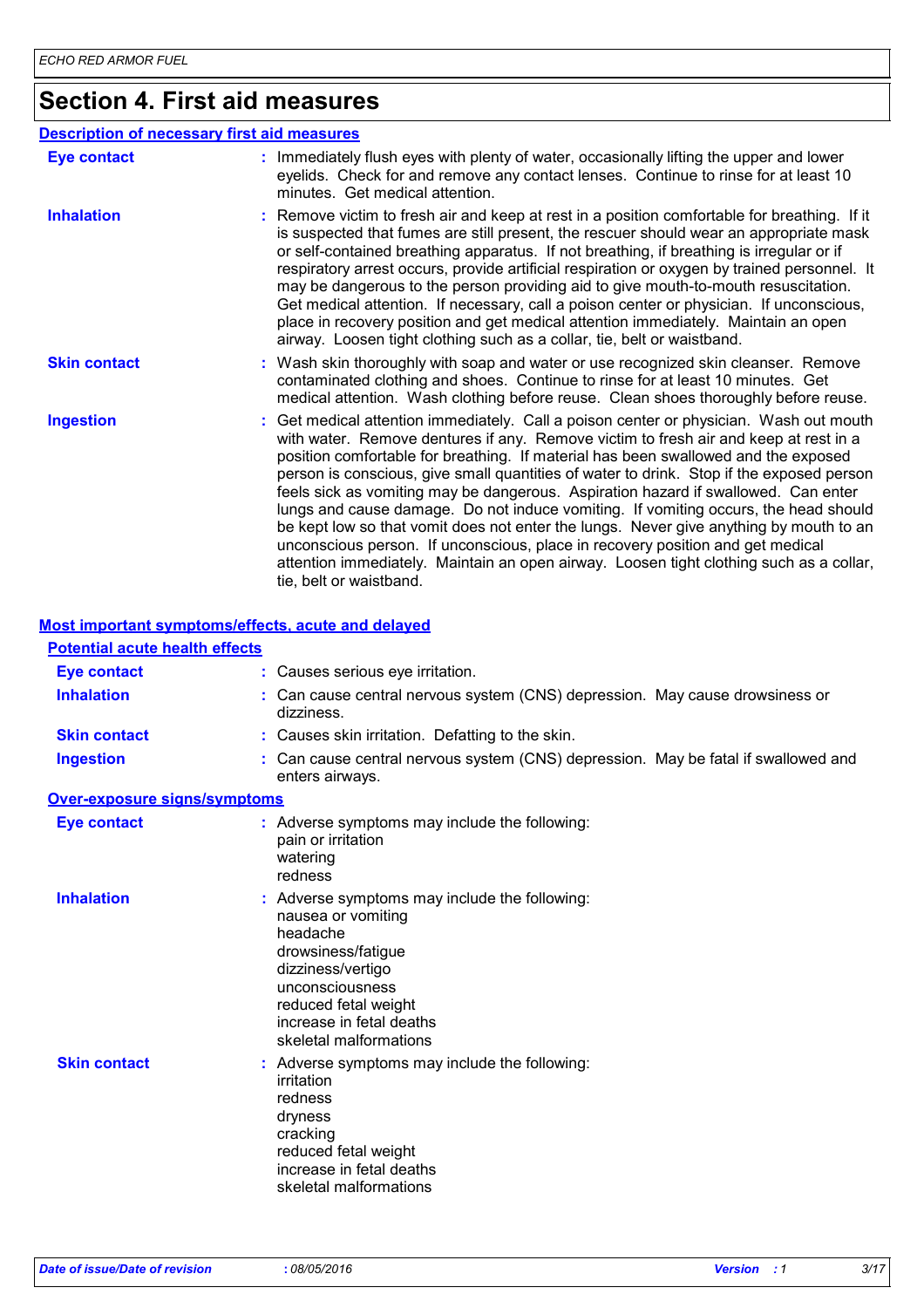### **Section 4. First aid measures**

| <b>Ingestion</b>                  | : Adverse symptoms may include the following:<br>nausea or vomiting<br>reduced fetal weight<br>increase in fetal deaths<br>skeletal malformations                                                                                                                                                                       |
|-----------------------------------|-------------------------------------------------------------------------------------------------------------------------------------------------------------------------------------------------------------------------------------------------------------------------------------------------------------------------|
|                                   | Indication of immediate medical attention and special treatment needed, if necessary                                                                                                                                                                                                                                    |
| <b>Notes to physician</b>         | : Treat symptomatically. Contact poison treatment specialist immediately if large<br>quantities have been ingested or inhaled.                                                                                                                                                                                          |
| <b>Specific treatments</b>        | : No specific treatment.                                                                                                                                                                                                                                                                                                |
| <b>Protection of first-aiders</b> | : No action shall be taken involving any personal risk or without suitable training. If it is<br>suspected that fumes are still present, the rescuer should wear an appropriate mask or<br>self-contained breathing apparatus. It may be dangerous to the person providing aid to<br>give mouth-to-mouth resuscitation. |

**See toxicological information (Section 11)**

### **Section 5. Fire-fighting measures**

| <b>Extinguishing media</b>                               |                                                                                                                                                                                                                                                                                                                                                                                                                                           |
|----------------------------------------------------------|-------------------------------------------------------------------------------------------------------------------------------------------------------------------------------------------------------------------------------------------------------------------------------------------------------------------------------------------------------------------------------------------------------------------------------------------|
| <b>Suitable extinguishing</b><br>media                   | : Use dry chemical, $CO2$ , water spray (fog) or foam.                                                                                                                                                                                                                                                                                                                                                                                    |
| <b>Unsuitable extinguishing</b><br>media                 | : Do not use water jet.                                                                                                                                                                                                                                                                                                                                                                                                                   |
| <b>Specific hazards arising</b><br>from the chemical     | : Extremely flammable liquid and vapor. In a fire or if heated, a pressure increase will<br>occur and the container may burst, with the risk of a subsequent explosion. Runoff to<br>sewer may create fire or explosion hazard. This material is toxic to aquatic life with long<br>lasting effects. Fire water contaminated with this material must be contained and<br>prevented from being discharged to any waterway, sewer or drain. |
| <b>Hazardous thermal</b><br>decomposition products       | : Decomposition products may include the following materials:<br>carbon dioxide<br>carbon monoxide                                                                                                                                                                                                                                                                                                                                        |
| <b>Special protective actions</b><br>for fire-fighters   | : Promptly isolate the scene by removing all persons from the vicinity of the incident if<br>there is a fire. No action shall be taken involving any personal risk or without suitable<br>training. Move containers from fire area if this can be done without risk. Use water<br>spray to keep fire-exposed containers cool.                                                                                                             |
| <b>Special protective</b><br>equipment for fire-fighters | : Fire-fighters should wear appropriate protective equipment and self-contained breathing<br>apparatus (SCBA) with a full face-piece operated in positive pressure mode.                                                                                                                                                                                                                                                                  |

### **Section 6. Accidental release measures**

|                                  | <b>Personal precautions, protective equipment and emergency procedures</b>                                                                                                                                                                                                                                                                                                                                                                                                                      |
|----------------------------------|-------------------------------------------------------------------------------------------------------------------------------------------------------------------------------------------------------------------------------------------------------------------------------------------------------------------------------------------------------------------------------------------------------------------------------------------------------------------------------------------------|
| For non-emergency<br>personnel   | : No action shall be taken involving any personal risk or without suitable training.<br>Evacuate surrounding areas. Keep unnecessary and unprotected personnel from<br>entering. Do not touch or walk through spilled material. Shut off all ignition sources.<br>No flares, smoking or flames in hazard area. Avoid breathing vapor or mist. Provide<br>adequate ventilation. Wear appropriate respirator when ventilation is inadequate. Put<br>on appropriate personal protective equipment. |
| For emergency responders :       | If specialized clothing is required to deal with the spillage, take note of any information in<br>Section 8 on suitable and unsuitable materials. See also the information in "For non-<br>emergency personnel".                                                                                                                                                                                                                                                                                |
| <b>Environmental precautions</b> | : Avoid dispersal of spilled material and runoff and contact with soil, waterways, drains<br>and sewers. Inform the relevant authorities if the product has caused environmental<br>pollution (sewers, waterways, soil or air). Water polluting material. May be harmful to<br>the environment if released in large quantities. Collect spillage.                                                                                                                                               |

*Date of issue/Date of revision* **:** *08/05/2016 Version : 1 4/17*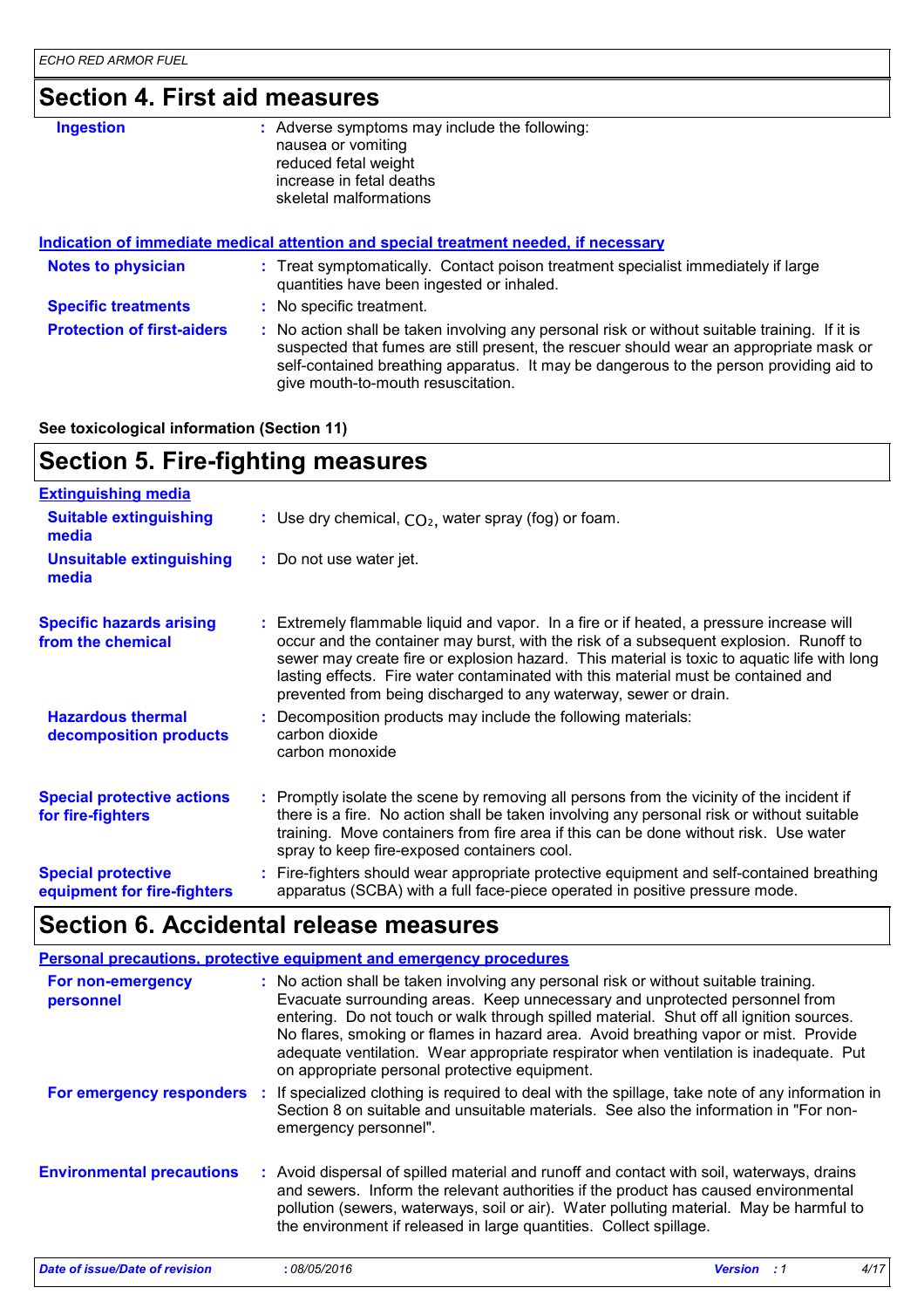### **Section 6. Accidental release measures**

#### **Methods and materials for containment and cleaning up**

| <b>Small spill</b> | : Stop leak if without risk. Move containers from spill area. Use spark-proof tools and<br>explosion-proof equipment. Dilute with water and mop up if water-soluble. Alternatively,<br>or if water-insoluble, absorb with an inert dry material and place in an appropriate waste<br>disposal container. Dispose of via a licensed waste disposal contractor.                                                                                                                                                                                                                                                                                                                                                                                                        |
|--------------------|----------------------------------------------------------------------------------------------------------------------------------------------------------------------------------------------------------------------------------------------------------------------------------------------------------------------------------------------------------------------------------------------------------------------------------------------------------------------------------------------------------------------------------------------------------------------------------------------------------------------------------------------------------------------------------------------------------------------------------------------------------------------|
| <b>Large spill</b> | : Stop leak if without risk. Move containers from spill area. Use spark-proof tools and<br>explosion-proof equipment. Approach release from upwind. Prevent entry into sewers,<br>water courses, basements or confined areas. Wash spillages into an effluent treatment<br>plant or proceed as follows. Contain and collect spillage with non-combustible,<br>absorbent material e.g. sand, earth, vermiculite or diatomaceous earth and place in<br>container for disposal according to local regulations (see Section 13). Dispose of via a<br>licensed waste disposal contractor. Contaminated absorbent material may pose the<br>same hazard as the spilled product. Note: see Section 1 for emergency contact<br>information and Section 13 for waste disposal. |

### **Section 7. Handling and storage**

#### **Precautions for safe handling**

| <b>Protective measures</b>                                                       | : Put on appropriate personal protective equipment (see Section 8). Avoid exposure -<br>obtain special instructions before use. Avoid exposure during pregnancy. Do not<br>handle until all safety precautions have been read and understood. Do not get in eyes<br>or on skin or clothing. Do not breathe vapor or mist. Do not swallow. Avoid release to<br>the environment. Use only with adequate ventilation. Wear appropriate respirator when<br>ventilation is inadequate. Do not enter storage areas and confined spaces unless<br>adequately ventilated. Keep in the original container or an approved alternative made<br>from a compatible material, kept tightly closed when not in use. Store and use away<br>from heat, sparks, open flame or any other ignition source. Use explosion-proof<br>electrical (ventilating, lighting and material handling) equipment. Use only non-sparking<br>tools. Take precautionary measures against electrostatic discharges. Empty containers<br>retain product residue and can be hazardous. Do not reuse container. |
|----------------------------------------------------------------------------------|--------------------------------------------------------------------------------------------------------------------------------------------------------------------------------------------------------------------------------------------------------------------------------------------------------------------------------------------------------------------------------------------------------------------------------------------------------------------------------------------------------------------------------------------------------------------------------------------------------------------------------------------------------------------------------------------------------------------------------------------------------------------------------------------------------------------------------------------------------------------------------------------------------------------------------------------------------------------------------------------------------------------------------------------------------------------------|
| <b>Advice on general</b><br>occupational hygiene                                 | : Eating, drinking and smoking should be prohibited in areas where this material is<br>handled, stored and processed. Workers should wash hands and face before eating,<br>drinking and smoking. Remove contaminated clothing and protective equipment before<br>entering eating areas. See also Section 8 for additional information on hygiene<br>measures.                                                                                                                                                                                                                                                                                                                                                                                                                                                                                                                                                                                                                                                                                                            |
| <b>Conditions for safe storage,</b><br>including any<br><b>incompatibilities</b> | : Store in accordance with local regulations. Store in a segregated and approved area.<br>Store in original container protected from direct sunlight in a dry, cool and well-ventilated<br>area, away from incompatible materials (see Section 10) and food and drink. Store<br>locked up. Eliminate all ignition sources. Separate from oxidizing materials. Keep<br>container tightly closed and sealed until ready for use. Containers that have been<br>opened must be carefully resealed and kept upright to prevent leakage. Do not store in<br>unlabeled containers. Use appropriate containment to avoid environmental<br>contamination.                                                                                                                                                                                                                                                                                                                                                                                                                         |

### **Section 8. Exposure controls/personal protection**

#### **Control parameters**

#### **Occupational exposure limits**

| <b>Ingredient name</b>                                  | <b>Exposure limits</b>                    |
|---------------------------------------------------------|-------------------------------------------|
| Naphtha (petroleum), full-range alkylate, butane-contg. | <b>ACGIH TLV (United States).</b>         |
|                                                         | TWA: 200 ppm 8 hours.                     |
| isopentane                                              | <b>ACGIH TLV (United States, 3/2015).</b> |
|                                                         | TWA: 1000 ppm 8 hours.                    |
| pentane                                                 | <b>ACGIH TLV (United States, 3/2015).</b> |
|                                                         | TWA: 1000 ppm 8 hours.                    |
|                                                         | OSHA PEL (United States, 2/2013).         |
|                                                         | TWA: 1000 ppm 8 hours.                    |
|                                                         | TWA: 2950 mg/m <sup>3</sup> 8 hours.      |
|                                                         |                                           |
|                                                         |                                           |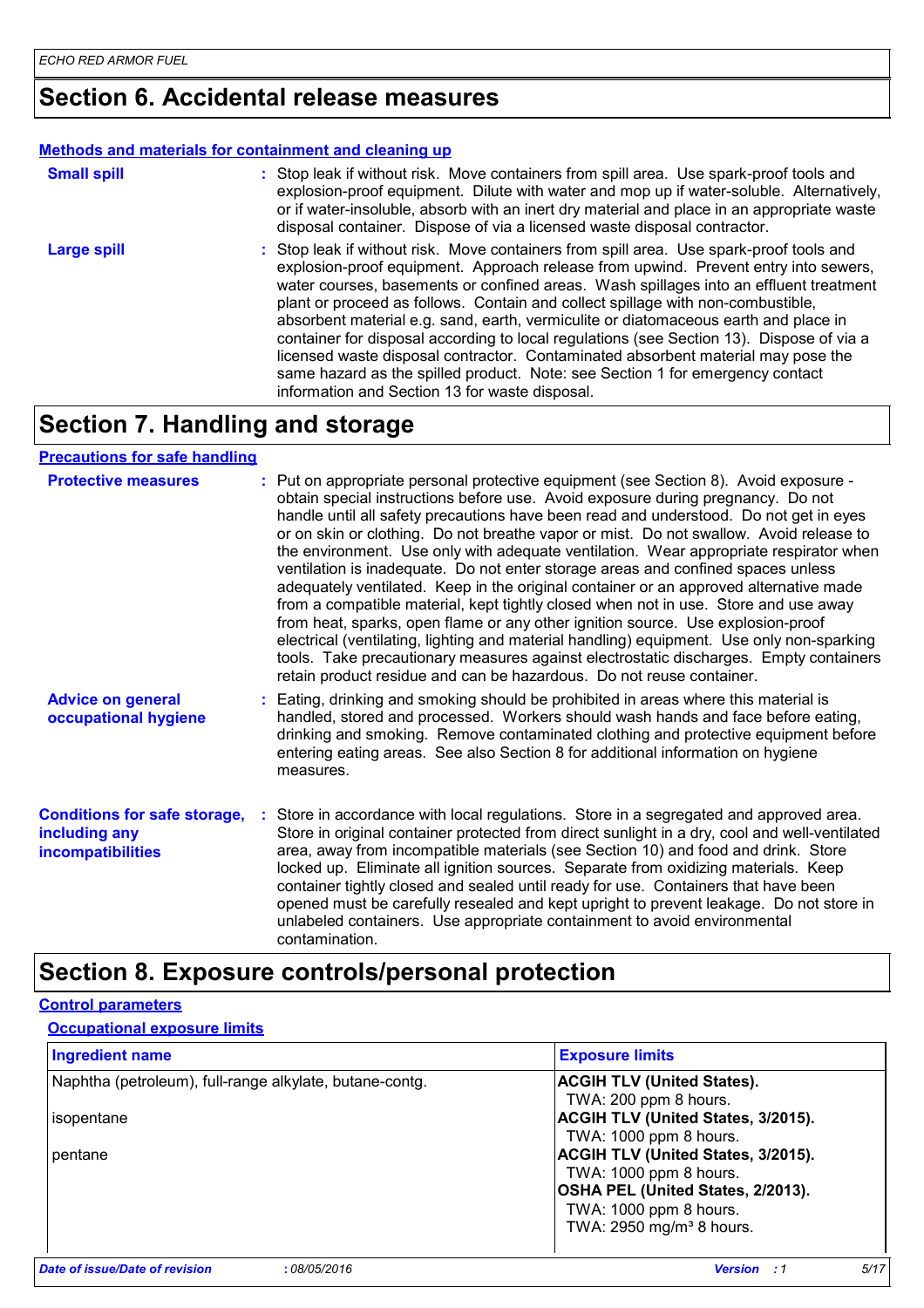# **Section 8. Exposure controls/personal protection**

|                                                | OSHA PEL 1989 (United States, 3/1989).                          |
|------------------------------------------------|-----------------------------------------------------------------|
|                                                | TWA: 600 ppm 8 hours.<br>TWA: 1800 mg/m <sup>3</sup> 8 hours.   |
|                                                | STEL: 750 ppm 15 minutes.                                       |
|                                                | STEL: 2250 mg/m <sup>3</sup> 15 minutes.                        |
|                                                | NIOSH REL (United States, 10/2013).                             |
|                                                | TWA: 120 ppm 10 hours.                                          |
|                                                | TWA: 350 mg/m <sup>3</sup> 10 hours.                            |
|                                                | CEIL: 610 ppm 15 minutes.                                       |
|                                                | CEIL: 1800 mg/m <sup>3</sup> 15 minutes.                        |
| toluene                                        | <b>ACGIH TLV (United States, 3/2015).</b>                       |
|                                                | TWA: 20 ppm 8 hours.                                            |
|                                                | OSHA PEL Z2 (United States, 2/2013).                            |
|                                                | TWA: 200 ppm 8 hours.                                           |
|                                                | CEIL: 300 ppm                                                   |
|                                                | AMP: 500 ppm 10 minutes.                                        |
|                                                | OSHA PEL 1989 (United States, 3/1989).                          |
|                                                | TWA: 100 ppm 8 hours.                                           |
|                                                | TWA: $375 \text{ mg/m}^3$ 8 hours.<br>STEL: 150 ppm 15 minutes. |
|                                                | STEL: 560 mg/m <sup>3</sup> 15 minutes.                         |
|                                                | NIOSH REL (United States, 10/2013).                             |
|                                                | TWA: 100 ppm 10 hours.                                          |
|                                                | TWA: 375 mg/m <sup>3</sup> 10 hours.                            |
|                                                | STEL: 150 ppm 15 minutes.                                       |
|                                                | STEL: 560 mg/m <sup>3</sup> 15 minutes.                         |
| xylene                                         | ACGIH TLV (United States, 3/2015).                              |
|                                                | TWA: 100 ppm 8 hours.                                           |
|                                                | TWA: 434 mg/m <sup>3</sup> 8 hours.                             |
|                                                | STEL: 150 ppm 15 minutes.                                       |
|                                                | STEL: 651 mg/m <sup>3</sup> 15 minutes.                         |
|                                                | OSHA PEL (United States, 2/2013).                               |
|                                                | TWA: 100 ppm 8 hours.                                           |
|                                                | TWA: $435 \text{ mg/m}^3$ 8 hours.                              |
|                                                | OSHA PEL 1989 (United States, 3/1989).                          |
|                                                | TWA: 100 ppm 8 hours.                                           |
|                                                | TWA: $435 \text{ mg/m}^3$ 8 hours.<br>STEL: 150 ppm 15 minutes. |
|                                                | STEL: 655 mg/m <sup>3</sup> 15 minutes.                         |
|                                                |                                                                 |
| ethylbenzene                                   | ACGIH TLV (United States, 3/2015).                              |
|                                                | TWA: 20 ppm 8 hours.                                            |
|                                                | OSHA PEL (United States, 2/2013).<br>TWA: 100 ppm 8 hours.      |
|                                                | TWA: 435 mg/m <sup>3</sup> 8 hours.                             |
|                                                | OSHA PEL 1989 (United States, 3/1989).                          |
|                                                | TWA: 100 ppm 8 hours.                                           |
|                                                | TWA: 435 mg/m <sup>3</sup> 8 hours.                             |
|                                                | STEL: 125 ppm 15 minutes.                                       |
|                                                | STEL: 545 mg/m <sup>3</sup> 15 minutes.                         |
|                                                | NIOSH REL (United States, 10/2013).                             |
|                                                | TWA: 100 ppm 10 hours.                                          |
|                                                | TWA: 435 mg/m <sup>3</sup> 10 hours.                            |
|                                                | STEL: 125 ppm 15 minutes.                                       |
|                                                | STEL: 545 mg/m <sup>3</sup> 15 minutes.                         |
| Naphtha (petroleum), hydrotreated light        | <b>OSHA PEL (United States).</b>                                |
|                                                | TWA: 500 ppm 8 hours.                                           |
|                                                | TWA: 1800 mg/m <sup>3</sup> 8 hours.                            |
|                                                | <b>ACGIH TLV (United States).</b>                               |
|                                                | TWA: 50 ppm 8 hours.                                            |
| n-hexane                                       | ACGIH TLV (United States, 3/2015).                              |
|                                                | Absorbed through skin.                                          |
| Date of issue/Date of revision<br>: 08/05/2016 | 6/1<br><b>Version</b> : 1                                       |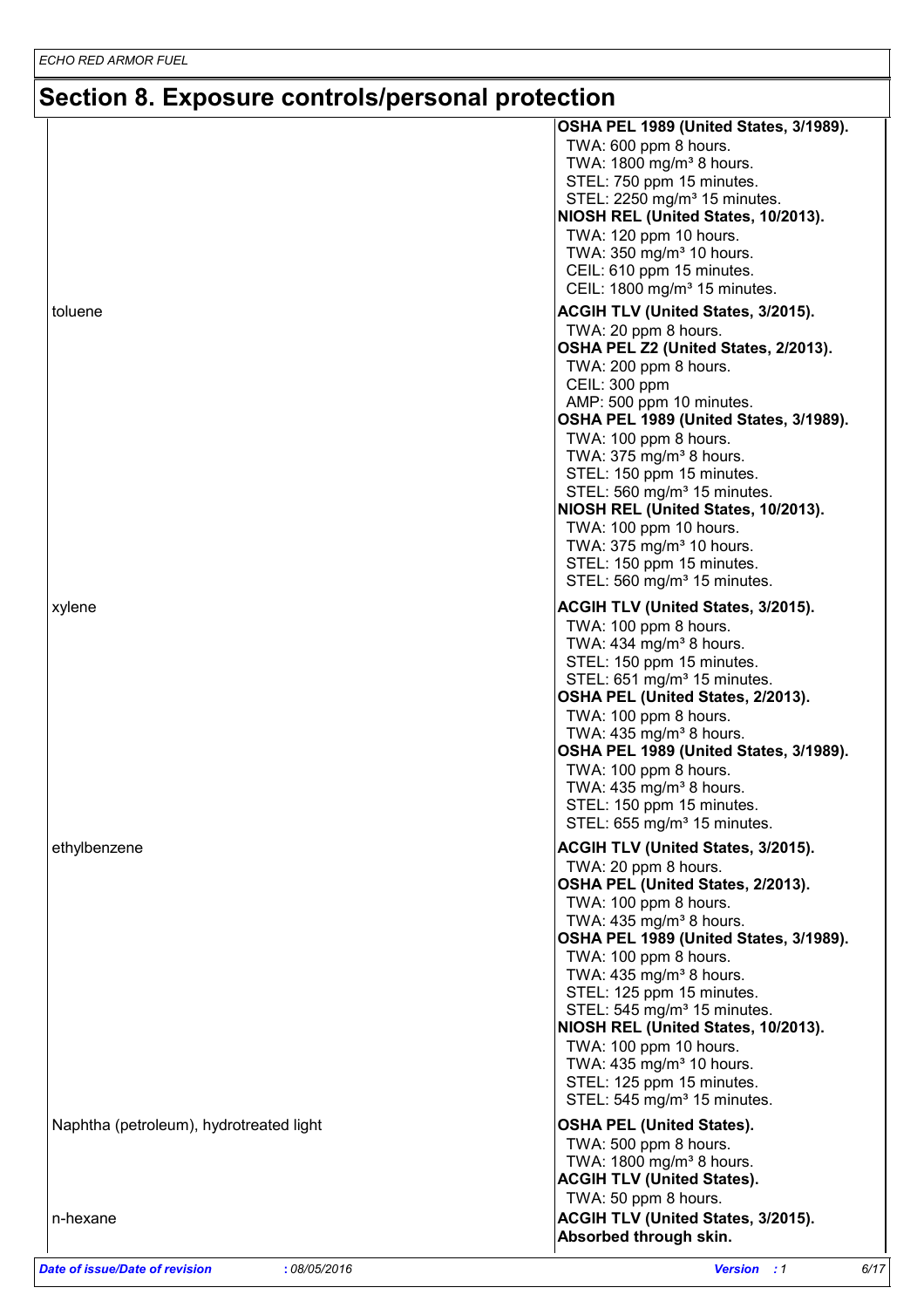## **Section 8. Exposure controls/personal protection**

|                                            | TWA: 50 ppm 8 hours.<br>OSHA PEL (United States, 2/2013).<br>TWA: 500 ppm 8 hours.<br>TWA: 1800 mg/m <sup>3</sup> 8 hours.<br>OSHA PEL 1989 (United States, 3/1989).<br>TWA: 50 ppm 8 hours.<br>TWA: 180 mg/m <sup>3</sup> 8 hours.<br>NIOSH REL (United States, 10/2013).<br>TWA: 50 ppm 10 hours.<br>TWA: 180 mg/m <sup>3</sup> 10 hours.                                                                                                                                                                                                                                                                            |
|--------------------------------------------|------------------------------------------------------------------------------------------------------------------------------------------------------------------------------------------------------------------------------------------------------------------------------------------------------------------------------------------------------------------------------------------------------------------------------------------------------------------------------------------------------------------------------------------------------------------------------------------------------------------------|
| <b>Appropriate engineering</b><br>controls | : Use only with adequate ventilation. Use process enclosures, local exhaust ventilation or<br>other engineering controls to keep worker exposure to airborne contaminants below any<br>recommended or statutory limits. The engineering controls also need to keep gas,<br>vapor or dust concentrations below any lower explosive limits. Use explosion-proof<br>ventilation equipment.                                                                                                                                                                                                                                |
| <b>Environmental exposure</b><br>controls  | : Emissions from ventilation or work process equipment should be checked to ensure<br>they comply with the requirements of environmental protection legislation. In some<br>cases, fume scrubbers, filters or engineering modifications to the process equipment<br>will be necessary to reduce emissions to acceptable levels.                                                                                                                                                                                                                                                                                        |
| <b>Individual protection measures</b>      |                                                                                                                                                                                                                                                                                                                                                                                                                                                                                                                                                                                                                        |
| <b>Hygiene measures</b>                    | : Wash hands, forearms and face thoroughly after handling chemical products, before<br>eating, smoking and using the lavatory and at the end of the working period.<br>Appropriate techniques should be used to remove potentially contaminated clothing.<br>Wash contaminated clothing before reusing. Ensure that eyewash stations and safety<br>showers are close to the workstation location.                                                                                                                                                                                                                      |
| <b>Eye/face protection</b>                 | : Safety eyewear complying with an approved standard should be used when a risk<br>assessment indicates this is necessary to avoid exposure to liquid splashes, mists,<br>gases or dusts. If contact is possible, the following protection should be worn, unless<br>the assessment indicates a higher degree of protection: chemical splash goggles.                                                                                                                                                                                                                                                                  |
| <b>Skin protection</b>                     |                                                                                                                                                                                                                                                                                                                                                                                                                                                                                                                                                                                                                        |
| <b>Hand protection</b>                     | : Chemical-resistant, impervious gloves complying with an approved standard should be<br>worn at all times when handling chemical products if a risk assessment indicates this is<br>necessary. Considering the parameters specified by the glove manufacturer, check<br>during use that the gloves are still retaining their protective properties. It should be<br>noted that the time to breakthrough for any glove material may be different for different<br>glove manufacturers. In the case of mixtures, consisting of several substances, the<br>protection time of the gloves cannot be accurately estimated. |
| <b>Body protection</b>                     | : Personal protective equipment for the body should be selected based on the task being<br>performed and the risks involved and should be approved by a specialist before<br>handling this product. When there is a risk of ignition from static electricity, wear anti-<br>static protective clothing. For the greatest protection from static discharges, clothing<br>should include anti-static overalls, boots and gloves.                                                                                                                                                                                         |
| <b>Other skin protection</b>               | : Appropriate footwear and any additional skin protection measures should be selected<br>based on the task being performed and the risks involved and should be approved by a<br>specialist before handling this product.                                                                                                                                                                                                                                                                                                                                                                                              |
| <b>Respiratory protection</b>              | : Based on the hazard and potential for exposure, select a respirator that meets the<br>appropriate standard or certification. Respirators must be used according to a<br>respiratory protection program to ensure proper fitting, training, and other important<br>aspects of use.                                                                                                                                                                                                                                                                                                                                    |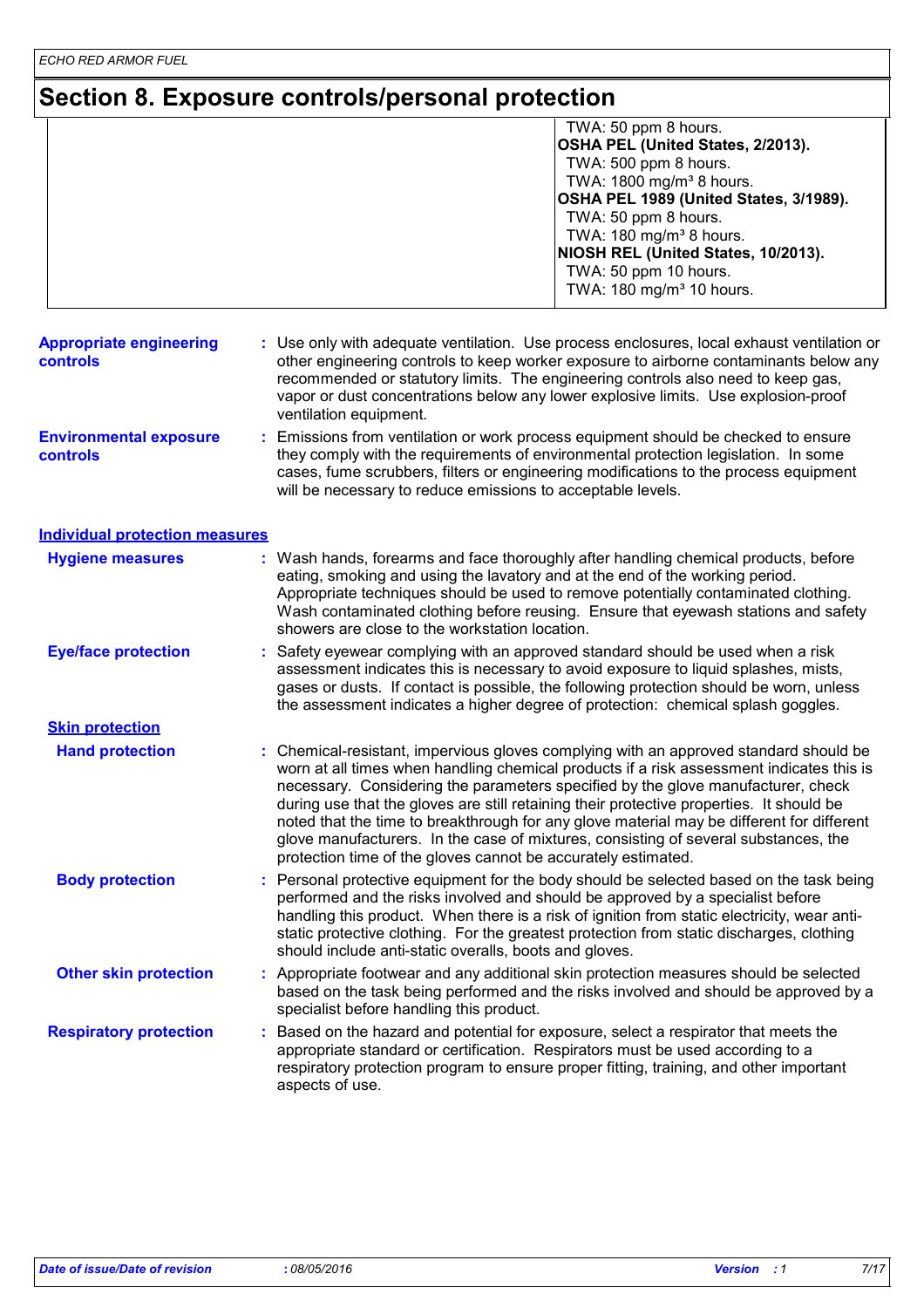### **Section 9. Physical and chemical properties**

| <b>Appearance</b>                                 |                                                                   |
|---------------------------------------------------|-------------------------------------------------------------------|
| <b>Physical state</b>                             | : Liquid. [Mobile liquid.]                                        |
| <b>Color</b>                                      | $:$ Red.                                                          |
| Odor                                              | : Characteristic. Hydrocarbon.                                    |
| <b>Odor threshold</b>                             | : Not available.                                                  |
| pH                                                | : Not available.                                                  |
| <b>Melting point</b>                              | : Not available.                                                  |
| <b>Boiling point</b>                              | : 35 to 189.44 °C (95 to 373 °F)                                  |
| <b>Flash point</b>                                | : Closed cup: $-40^{\circ}$ C ( $-40^{\circ}$ F) [Tagliabue.]     |
| <b>Evaporation rate</b>                           | : Not available.                                                  |
| <b>Flammability (solid, gas)</b>                  | : Not available.                                                  |
| Lower and upper explosive<br>(flammable) limits   | : Not available.                                                  |
| <b>Vapor pressure</b>                             | : Not available.                                                  |
| <b>Vapor density</b>                              | : Not available.                                                  |
| <b>Relative density</b>                           | : 0.724                                                           |
| <b>Solubility</b>                                 | : Insoluble in the following materials: cold water and hot water. |
| <b>Partition coefficient: n-</b><br>octanol/water | : Not available.                                                  |
| <b>Auto-ignition temperature</b>                  | : Not available.                                                  |
| <b>Decomposition temperature</b>                  | : Not available.                                                  |
| <b>Viscosity</b>                                  | : Kinematic (40°C (104°F)): <0.01 cm <sup>2</sup> /s (<1 cSt)     |

### **Section 10. Stability and reactivity**

| <b>Reactivity</b>                            | : No specific test data related to reactivity available for this product or its ingredients.                                                                                 |
|----------------------------------------------|------------------------------------------------------------------------------------------------------------------------------------------------------------------------------|
| <b>Chemical stability</b>                    | : The product is stable.                                                                                                                                                     |
| <b>Possibility of hazardous</b><br>reactions | : Under normal conditions of storage and use, hazardous reactions will not occur.                                                                                            |
| <b>Conditions to avoid</b>                   | : Avoid all possible sources of ignition (spark or flame). Do not pressurize, cut, weld,<br>braze, solder, drill, grind or expose containers to heat or sources of ignition. |
| <b>Incompatible materials</b>                | : Reactive or incompatible with the following materials:<br>oxidizing materials                                                                                              |
| <b>Hazardous decomposition</b><br>products   | : Under normal conditions of storage and use, hazardous decomposition products should<br>not be produced.                                                                    |

### **Section 11. Toxicological information**

**Information on toxicological effects**

**Acute toxicity**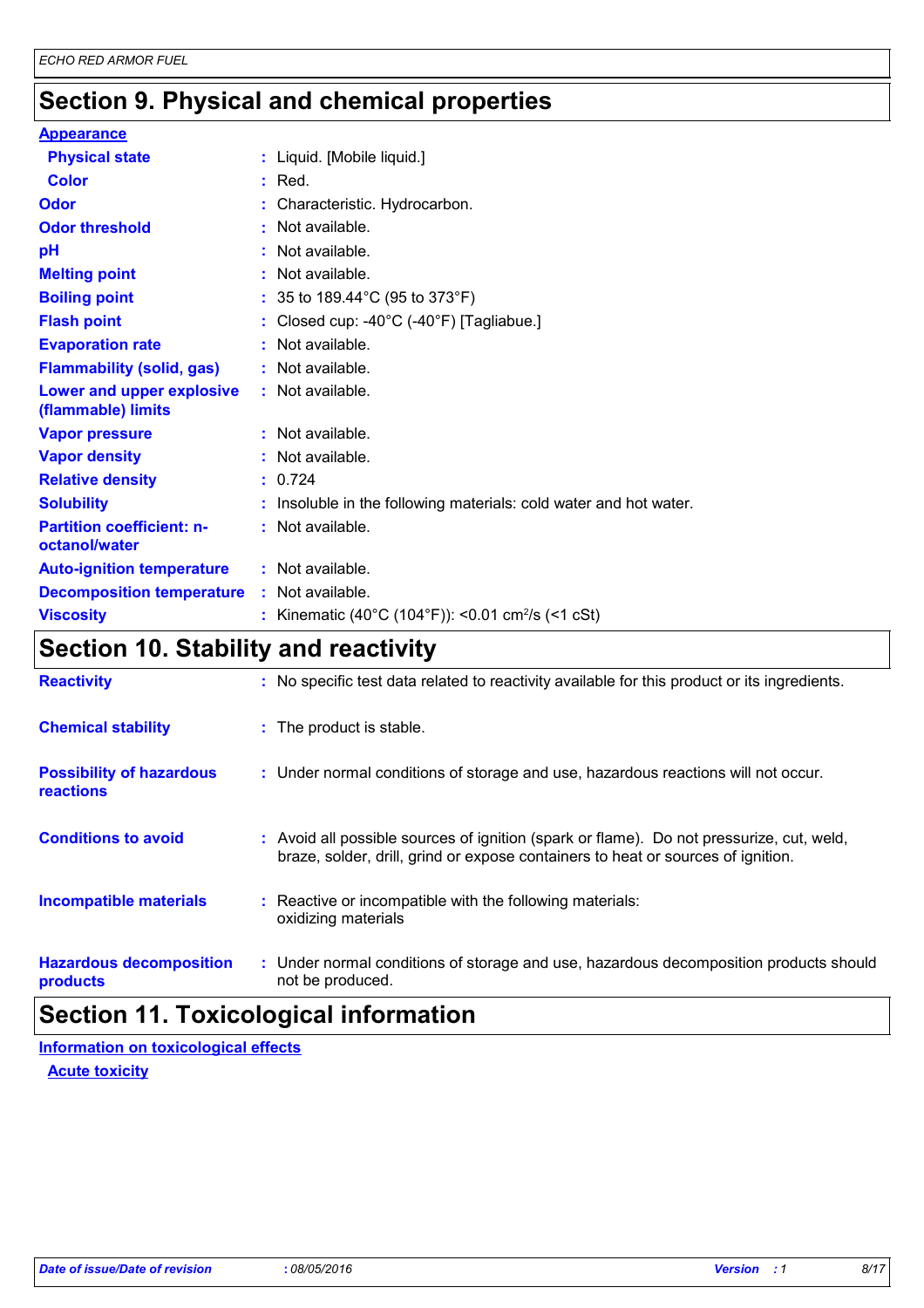| <b>Product/ingredient name</b> | <b>Result</b>                | <b>Species</b> | <b>Dose</b>              | <b>Exposure</b> |
|--------------------------------|------------------------------|----------------|--------------------------|-----------------|
| Naphtha (petroleum), full-     | LD50 Oral                    | Rat            | >5000 mg/kg              |                 |
| range alkylate, butane-contg.  |                              |                |                          |                 |
| isopentane                     | <b>LC50 Inhalation Vapor</b> | Rat            | 280000 mg/m <sup>3</sup> | 4 hours         |
| pentane                        | <b>LC50 Inhalation Vapor</b> | Rat            | 364 g/m <sup>3</sup>     | 4 hours         |
| toluene                        | <b>LC50 Inhalation Vapor</b> | Rat            | 49 g/ $m3$               | 4 hours         |
|                                | LD50 Oral                    | Rat            | 636 mg/kg                |                 |
| xylene                         | LC50 Inhalation Gas.         | Rat            | 6670 ppm                 | 4 hours         |
|                                | <b>LC50 Inhalation Vapor</b> | Rat            | 5000 ppm                 | 4 hours         |
|                                | LD50 Oral                    | Rat            | 4300 mg/kg               |                 |
| ethylbenzene                   | LC50 Inhalation Gas.         | Rat            | 4000 ppm                 | 4 hours         |
|                                | LD50 Dermal                  | Rabbit         | >5000 mg/kg              |                 |
|                                | LD50 Oral                    | Rat            | 3500 mg/kg               |                 |
| Naphtha (petroleum),           | <b>LC50 Inhalation Vapor</b> | Rat            | $>5.2$ mg/l              | 4 hours         |
| hydrotreated light             |                              |                |                          |                 |
|                                | LD50 Dermal                  | Rat            | >2000 mg/kg              |                 |
|                                | LD50 Oral                    | Rat            | >5000 mg/kg              |                 |
| n-hexane                       | <b>LC50 Inhalation Vapor</b> | Rat            | 48000 ppm                | 4 hours         |
|                                | LD50 Oral                    | Rat            | 15840 mg/kg              |                 |

#### **Irritation/Corrosion**

| <b>Product/ingredient name</b>             | <b>Result</b>            | <b>Species</b> | <b>Score</b> | <b>Exposure</b> | <b>Observation</b>       |
|--------------------------------------------|--------------------------|----------------|--------------|-----------------|--------------------------|
| toluene                                    | Eyes - Mild irritant     | Rabbit         |              | 0.5 minutes     | $\blacksquare$           |
|                                            |                          |                |              | 100             |                          |
|                                            |                          |                |              | milligrams      |                          |
|                                            | Eyes - Mild irritant     | Rabbit         |              | 870             | $\blacksquare$           |
|                                            |                          |                |              | Micrograms      |                          |
|                                            | Eyes - Severe irritant   | Rabbit         |              | 24 hours 2      |                          |
|                                            |                          |                |              | milligrams      |                          |
|                                            | Skin - Mild irritant     | Pig            |              | 24 hours 250    |                          |
|                                            |                          |                |              | microliters     |                          |
|                                            | Skin - Mild irritant     | Rabbit         |              | 435             |                          |
|                                            |                          |                |              | milligrams      |                          |
|                                            | Skin - Moderate irritant | Rabbit         |              | 24 hours 20     | $\overline{\phantom{a}}$ |
|                                            |                          |                |              | milligrams      |                          |
|                                            | Skin - Moderate irritant | Rabbit         |              | 500             |                          |
|                                            |                          |                |              | milligrams      |                          |
| xylene                                     | Eyes - Mild irritant     | Rabbit         |              | 87 milligrams   |                          |
|                                            | Eyes - Severe irritant   | Rabbit         |              | 24 hours 5      |                          |
|                                            |                          |                |              | milligrams      |                          |
|                                            | Skin - Mild irritant     | Rat            |              | 8 hours 60      | L,                       |
|                                            |                          |                |              | microliters     |                          |
|                                            | Skin - Moderate irritant | Rabbit         |              | 24 hours 500    | $\overline{\phantom{a}}$ |
|                                            |                          |                |              | milligrams      |                          |
|                                            | Skin - Moderate irritant | Rabbit         |              | 100 Percent     |                          |
| ethylbenzene                               | Eyes - Severe irritant   | Rabbit         |              | 500             |                          |
|                                            |                          |                |              | milligrams      |                          |
|                                            | Skin - Mild irritant     | Rabbit         |              | 24 hours 15     |                          |
|                                            |                          |                |              | milligrams      |                          |
| Naphtha (petroleum),<br>hydrotreated light | Eyes - Mild irritant     | Rabbit         |              | 10 milligrams   |                          |
| n-hexane                                   | Eyes - Mild irritant     | Rabbit         |              | 10 milligrams   |                          |

#### **Sensitization**

Not available.

#### **Mutagenicity**

Not available.

#### **Carcinogenicity**

Not available.

**Conclusion/Summary :** Animal tumorigen. May cause tumors.

*Date of issue/Date of revision* **:** *08/05/2016 Version : 1 9/17*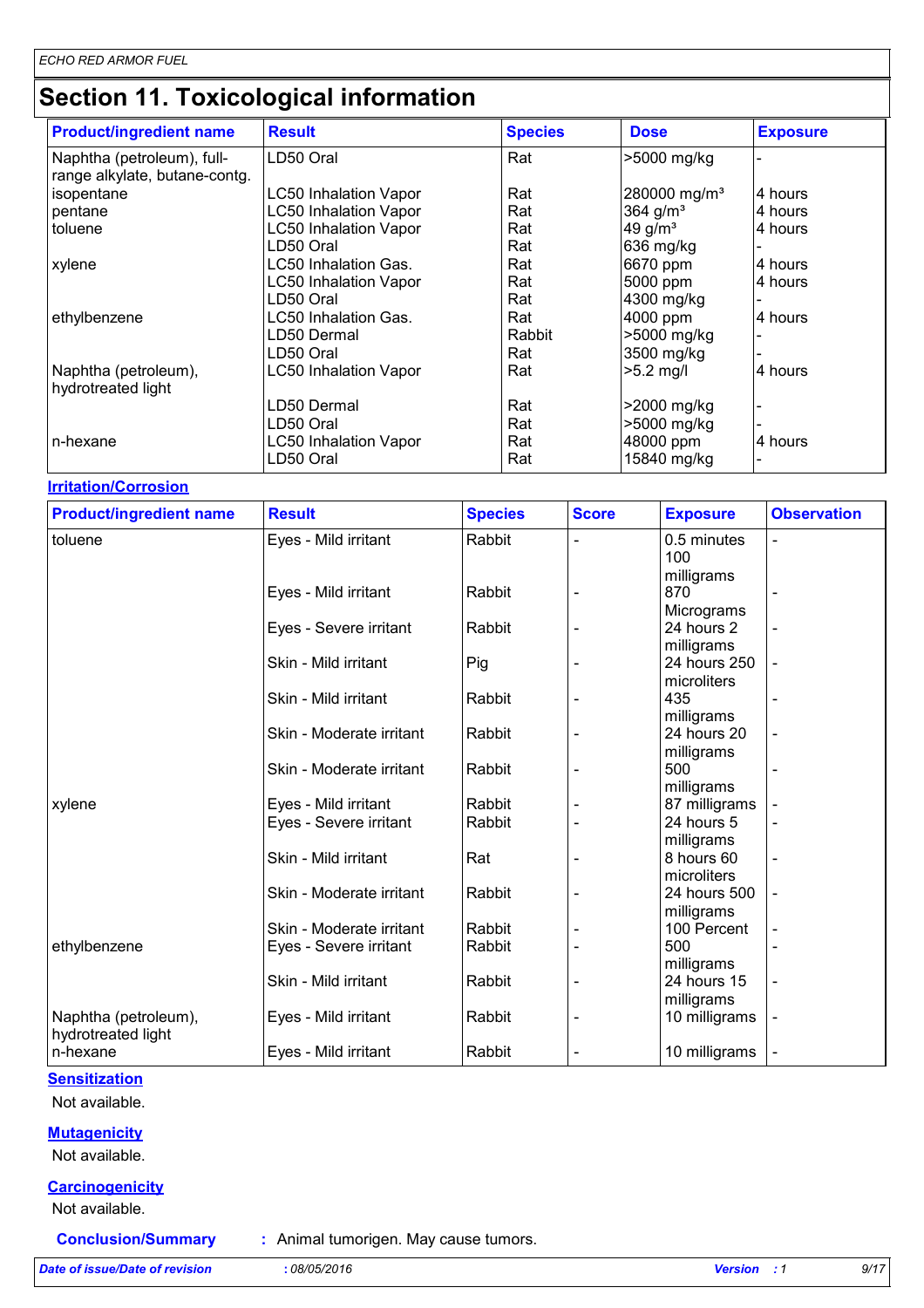#### **Classification**

| <b>Product/ingredient name</b> | <b>OSHA</b> | <b>IARC</b> | <b>NTP</b> |
|--------------------------------|-------------|-------------|------------|
| toluene                        |             | - 1         |            |
| xylene                         |             | Г.<br>-0    |            |
| ethylbenzene                   |             | 2B          |            |

#### **Reproductive toxicity**

Not available.

#### **Conclusion/Summary :** Reproductive toxicant - female Suspected of damaging the unborn child if inhaled.

**Teratogenicity**

Not available.

#### **Specific target organ toxicity (single exposure)**

| <b>Name</b>                                                                      | <b>Category</b>                        | <b>Route of</b><br>exposure                           | <b>Target organs</b>                                           |
|----------------------------------------------------------------------------------|----------------------------------------|-------------------------------------------------------|----------------------------------------------------------------|
| Naphtha (petroleum), full-range alkylate, butane-contg.<br>isopentane<br>pentane | Category 3<br>Category 3<br>Category 3 | Not applicable.<br>Not applicable.<br>Not applicable. | Narcotic effects<br>Narcotic effects<br>l Narcotic effects     |
| toluene                                                                          | Category 3                             | Not applicable.                                       | <b>Respiratory tract</b><br>irritation and<br>Narcotic effects |
| xylene                                                                           | Category 3                             | Not applicable.                                       | Respiratory tract<br>irritation and<br>Narcotic effects        |
| ethylbenzene                                                                     | Category 3                             | Not applicable.                                       | l Narcotic effects                                             |
| Naphtha (petroleum), hydrotreated light                                          | Category 3                             | Not applicable.                                       | Narcotic effects                                               |
| n-hexane                                                                         | Category 3                             | Not applicable.                                       | Respiratory tract<br>irritation and<br>Narcotic effects        |

#### **Specific target organ toxicity (repeated exposure)**

| <b>Name</b>                          | <b>Category</b>                        | <b>Route of</b><br><b>exposure</b>                   | <b>Target organs</b>                                                |
|--------------------------------------|----------------------------------------|------------------------------------------------------|---------------------------------------------------------------------|
| toluene<br>ethylbenzene<br>In-hexane | Category 2<br>Category 2<br>Category 2 | Not determined<br>Not determined<br>l Not determined | kidneys and liver<br>hearing organs<br>peripheral nervous<br>system |

#### **Aspiration hazard**

| <b>Name</b>                                             | <b>Result</b>                                                                  |
|---------------------------------------------------------|--------------------------------------------------------------------------------|
| Naphtha (petroleum), full-range alkylate, butane-contg. | <b>ASPIRATION HAZARD - Category 1</b>                                          |
| sopentane                                               | <b>ASPIRATION HAZARD - Category 1</b>                                          |
| pentane<br>l toluene                                    | <b>ASPIRATION HAZARD - Category 1</b><br><b>ASPIRATION HAZARD - Category 1</b> |
| xylene                                                  | <b>ASPIRATION HAZARD - Category 1</b>                                          |
| ethylbenzene                                            | <b>ASPIRATION HAZARD - Category 1</b>                                          |
| Naphtha (petroleum), hydrotreated light<br>In-hexane    | <b>ASPIRATION HAZARD - Category 1</b><br><b>ASPIRATION HAZARD - Category 1</b> |

#### **Information on the likely :** Not available.

#### **routes of exposure**

### **Potential acute health effects**

| <b>Eye contact</b>  | : Causes serious eye irritation.                                                           |
|---------------------|--------------------------------------------------------------------------------------------|
| <b>Inhalation</b>   | : Can cause central nervous system (CNS) depression. May cause drowsiness or<br>dizziness. |
| <b>Skin contact</b> | : Causes skin irritation. Defatting to the skin.                                           |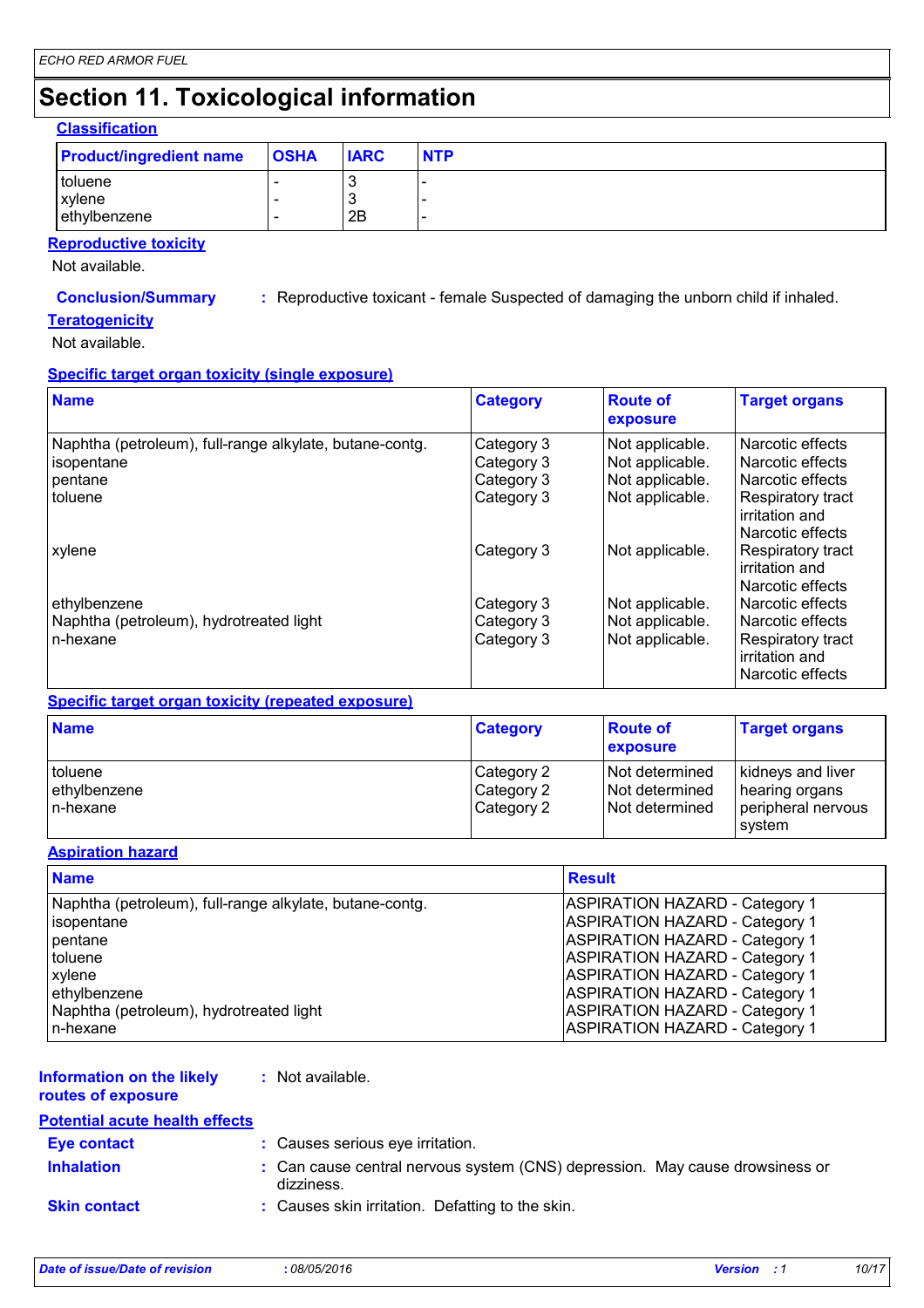| <b>Ingestion</b>                                                    | : Can cause central nervous system (CNS) depression. May be fatal if swallowed and<br>enters airways.                                                                                                                       |
|---------------------------------------------------------------------|-----------------------------------------------------------------------------------------------------------------------------------------------------------------------------------------------------------------------------|
|                                                                     | <b>Symptoms related to the physical, chemical and toxicological characteristics</b>                                                                                                                                         |
| <b>Eye contact</b>                                                  | : Adverse symptoms may include the following:<br>pain or irritation<br>watering<br>redness                                                                                                                                  |
| <b>Inhalation</b>                                                   | : Adverse symptoms may include the following:<br>nausea or vomiting<br>headache<br>drowsiness/fatigue<br>dizziness/vertigo<br>unconsciousness<br>reduced fetal weight<br>increase in fetal deaths<br>skeletal malformations |
| <b>Skin contact</b>                                                 | : Adverse symptoms may include the following:<br>irritation<br>redness<br>dryness<br>cracking<br>reduced fetal weight<br>increase in fetal deaths<br>skeletal malformations                                                 |
| <b>Ingestion</b>                                                    | : Adverse symptoms may include the following:<br>nausea or vomiting<br>reduced fetal weight<br>increase in fetal deaths<br>skeletal malformations                                                                           |
|                                                                     | Delayed and immediate effects and also chronic effects from short and long term exposure                                                                                                                                    |
| <b>Short term exposure</b><br><b>Potential immediate</b><br>effects | : Not available.                                                                                                                                                                                                            |
| <b>Potential delayed effects</b>                                    | : Not available.                                                                                                                                                                                                            |
| Long term exposure<br><b>Potential immediate</b><br>effects         | : Not available.                                                                                                                                                                                                            |
| <b>Potential delayed effects</b>                                    | : Not available.                                                                                                                                                                                                            |
| <b>Potential chronic health effects</b><br>Not available.           |                                                                                                                                                                                                                             |
| <b>General</b>                                                      | : May cause damage to organs through prolonged or repeated exposure. Prolonged or<br>repeated contact can defat the skin and lead to irritation, cracking and/or dermatitis.                                                |
| <b>Carcinogenicity</b>                                              | : Suspected of causing cancer. Risk of cancer depends on duration and level of<br>exposure.                                                                                                                                 |
| <b>Mutagenicity</b>                                                 | : No known significant effects or critical hazards.                                                                                                                                                                         |
| <b>Teratogenicity</b>                                               | : Suspected of damaging the unborn child.                                                                                                                                                                                   |
| <b>Developmental effects</b>                                        | No known significant effects or critical hazards.                                                                                                                                                                           |
| <b>Fertility effects</b>                                            | Suspected of damaging fertility.                                                                                                                                                                                            |

**Numerical measures of toxicity Acute toxicity estimates**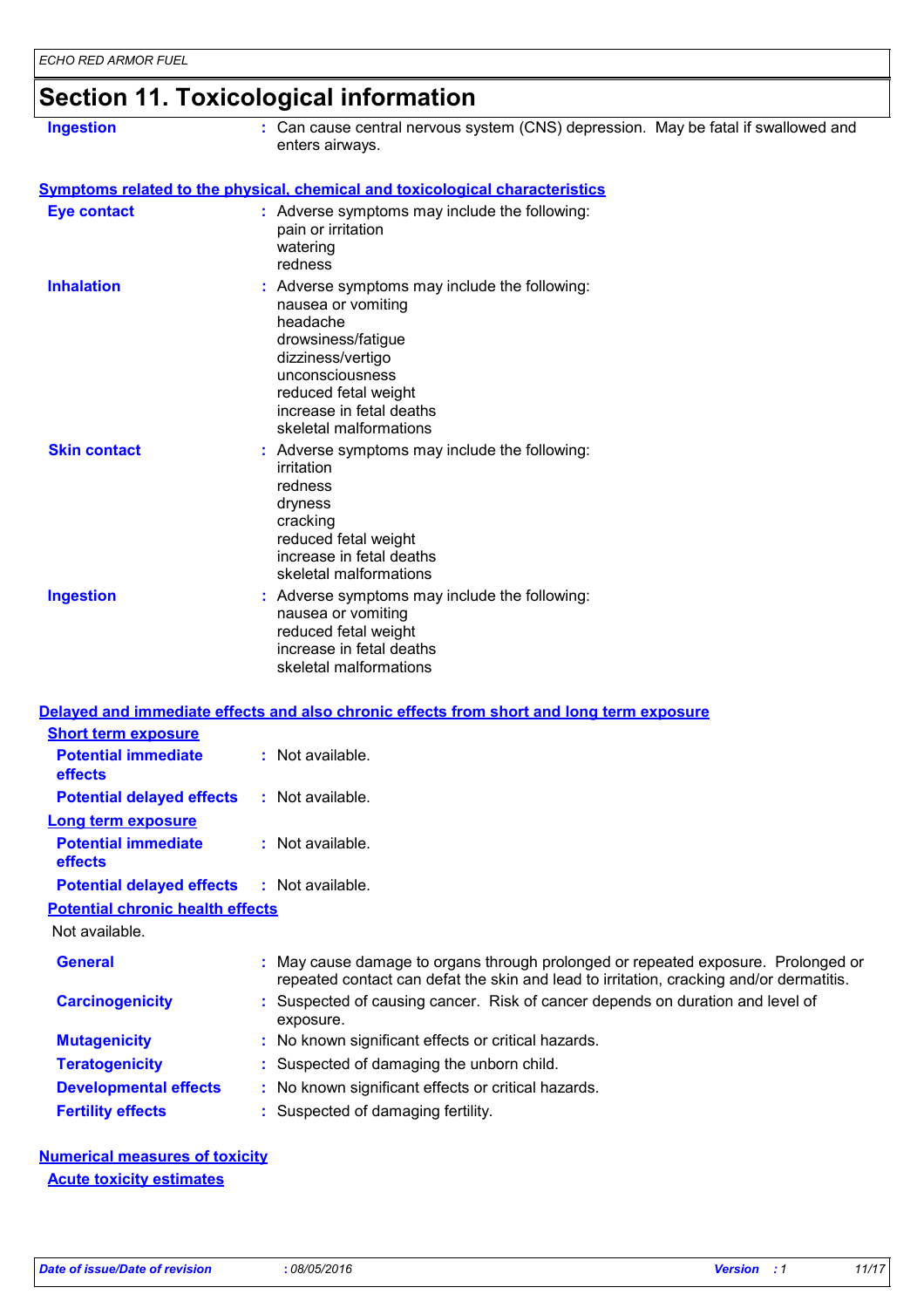| <b>Route</b>       | <b>ATE</b> value |
|--------------------|------------------|
| Oral               | 5755.6 mg/kg     |
| Dermal             | 11991.1 mg/kg    |
| Inhalation (gases) | 56936.9 ppm      |

### **Section 12. Ecological information**

| <b>Product/ingredient name</b>             | <b>Result</b>                      | <b>Species</b>                                                            | <b>Exposure</b> |
|--------------------------------------------|------------------------------------|---------------------------------------------------------------------------|-----------------|
| isopentane                                 | Acute EC50 2.3 mg/l                | Daphnia - Daphnia magna                                                   | 48 hours        |
| toluene                                    | Acute EC50 12500 µg/l Fresh water  | Algae - Pseudokirchneriella<br>subcapitata                                | 72 hours        |
|                                            | Acute EC50 11600 µg/l Fresh water  | Crustaceans - Gammarus<br>pseudolimnaeus - Adult                          | 48 hours        |
|                                            | Acute EC50 6000 µg/l Fresh water   | Daphnia - Daphnia magna -<br>Juvenile (Fledgling, Hatchling,<br>Weanling) | 48 hours        |
|                                            | Acute LC50 5500 µg/l Fresh water   | Fish - Oncorhynchus kisutch - Fry                                         | 96 hours        |
|                                            | Chronic NOEC 1000 µg/l Fresh water | Daphnia - Daphnia magna                                                   | 21 days         |
| xylene                                     | Acute LC50 8500 µg/l Marine water  | <b>Crustaceans - Palaemonetes</b><br>pugio                                | 48 hours        |
|                                            | Acute LC50 13400 µg/l Fresh water  | Fish - Pimephales promelas                                                | 96 hours        |
| ethylbenzene                               | Acute EC50 4600 µg/l Fresh water   | Algae - Pseudokirchneriella<br>subcapitata                                | 72 hours        |
|                                            | Acute EC50 3600 µg/l Fresh water   | Algae - Pseudokirchneriella<br>subcapitata                                | 96 hours        |
|                                            | Acute EC50 6530 µg/l Fresh water   | Crustaceans - Artemia sp. -<br>Nauplii                                    | 48 hours        |
|                                            | Acute EC50 2930 µg/l Fresh water   | Daphnia - Daphnia magna -<br>Neonate                                      | 48 hours        |
|                                            | Acute LC50 4200 µg/l Fresh water   | Fish - Oncorhynchus mykiss                                                | 96 hours        |
| Naphtha (petroleum),<br>hydrotreated light | Acute EC50 1 to 10 mg/l            | Algae                                                                     | 72 hours        |
|                                            | Acute EC50 1 to 10 mg/l            | Daphnia                                                                   | 48 hours        |
|                                            | Acute LC50 1 to 10 mg/l            | Fish                                                                      | 96 hours        |
| n-hexane                                   | Acute LC50 2500 µg/l Fresh water   | Fish - Pimephales promelas                                                | 96 hours        |
|                                            |                                    |                                                                           |                 |

#### **Persistence and degradability**

| <b>Product/ingredient name</b>                                                                | <b>Test</b>                                                                                                                                            | <b>Result</b>                             |                   | <b>Dose</b> | <b>Inoculum</b>                                      |
|-----------------------------------------------------------------------------------------------|--------------------------------------------------------------------------------------------------------------------------------------------------------|-------------------------------------------|-------------------|-------------|------------------------------------------------------|
| isopentane<br>ethylbenzene                                                                    | 301F Ready<br>Biodegradability -<br><b>Manometric</b><br>Respirometry<br>Test<br>301B Ready<br>Biodegradability -<br>CO <sub>2</sub> Evolution<br>Test | 71.43 % - 28 days<br>70 to 80 % - 28 days |                   |             |                                                      |
| <b>Product/ingredient name</b>                                                                | <b>Aquatic half-life</b>                                                                                                                               |                                           | <b>Photolysis</b> |             | <b>Biodegradability</b>                              |
| isopentane<br>toluene<br>xylene<br>ethylbenzene<br>Naphtha (petroleum),<br>hydrotreated light |                                                                                                                                                        |                                           |                   |             | Readily<br>Readily<br>Readily<br>Readily<br>Inherent |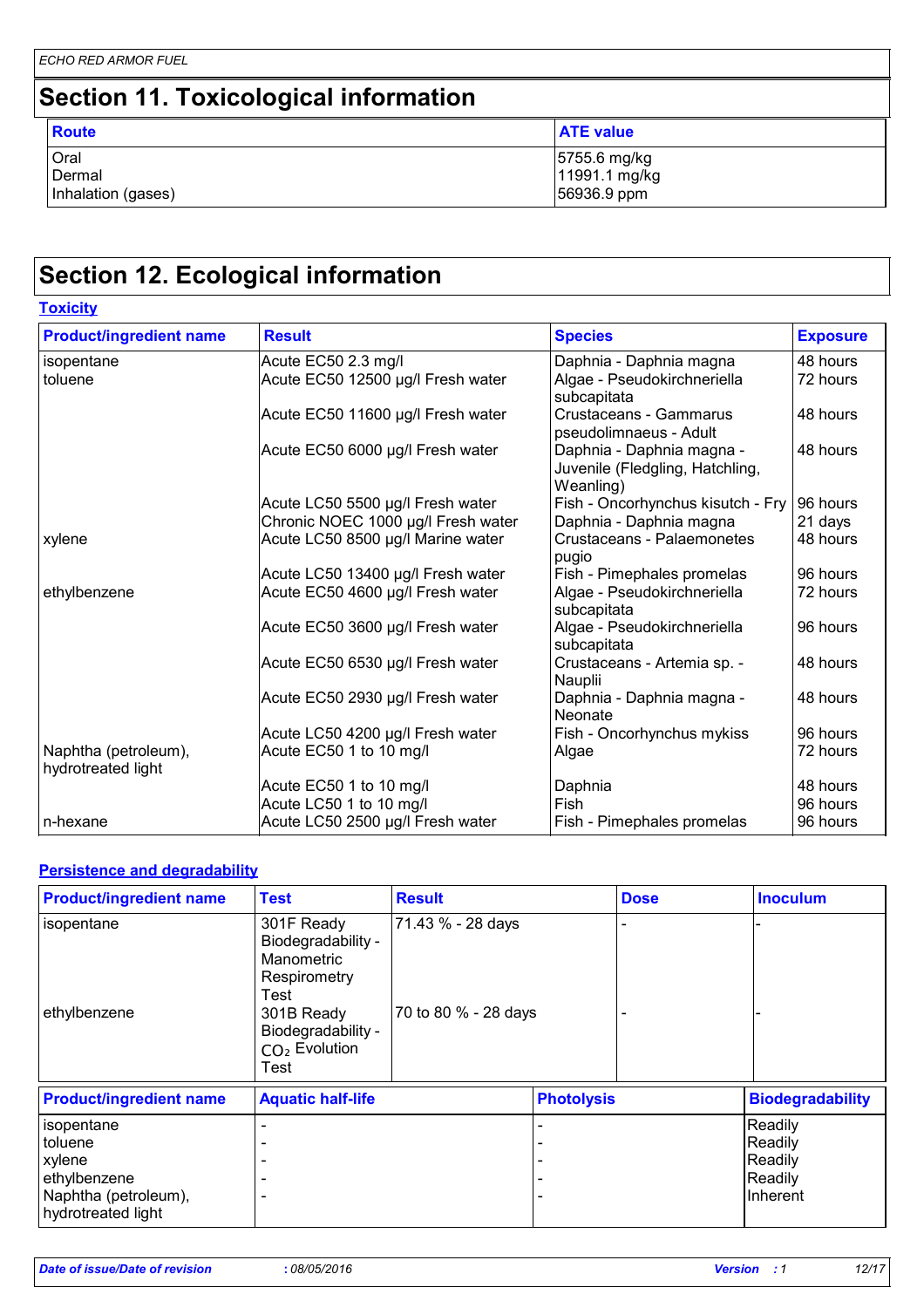#### **Bioaccumulative potential**

| <b>Product/ingredient name</b>                              | <b>LogPow</b> | <b>BCF</b>    | <b>Potential</b> |
|-------------------------------------------------------------|---------------|---------------|------------------|
| Naphtha (petroleum), full-<br>range alkylate, butane-contg. |               | 10 to 2500    | high             |
| isopentane                                                  |               | 171           | low              |
| pentane                                                     | 3.45          | 171           | low              |
| toluene                                                     | 2.73          | 90            | low              |
| xylene                                                      | 3.12          | l 8.1 to 25.9 | low              |
| ethylbenzene                                                | 3.6           |               | low              |
| Naphtha (petroleum),<br>hydrotreated light                  | 2.2 to $5.2$  | 10 to 2500    | high             |
| In-hexane                                                   | 4             | 501.187       | high             |

#### **Mobility in soil**

| <b>Soil/water partition</b> |  |
|-----------------------------|--|
| <b>coefficient (Koc)</b>    |  |

**:** Not available.

#### **Other adverse effects** : No known significant effects or critical hazards.

### **Section 13. Disposal considerations**

| <b>Disposal methods</b> | : The generation of waste should be avoided or minimized wherever possible. Disposal<br>of this product, solutions and any by-products should at all times comply with the<br>requirements of environmental protection and waste disposal legislation and any<br>regional local authority requirements. Dispose of surplus and non-recyclable products<br>via a licensed waste disposal contractor. Waste should not be disposed of untreated to<br>the sewer unless fully compliant with the requirements of all authorities with jurisdiction.<br>Waste packaging should be recycled. Incineration or landfill should only be considered<br>when recycling is not feasible. This material and its container must be disposed of in a<br>safe way. Care should be taken when handling emptied containers that have not been<br>cleaned or rinsed out. Empty containers or liners may retain some product residues.<br>Vapor from product residues may create a highly flammable or explosive atmosphere<br>inside the container. Do not cut, weld or grind used containers unless they have been<br>cleaned thoroughly internally. Avoid dispersal of spilled material and runoff and contact |
|-------------------------|------------------------------------------------------------------------------------------------------------------------------------------------------------------------------------------------------------------------------------------------------------------------------------------------------------------------------------------------------------------------------------------------------------------------------------------------------------------------------------------------------------------------------------------------------------------------------------------------------------------------------------------------------------------------------------------------------------------------------------------------------------------------------------------------------------------------------------------------------------------------------------------------------------------------------------------------------------------------------------------------------------------------------------------------------------------------------------------------------------------------------------------------------------------------------------------------|
|                         | with soil, waterways, drains and sewers.                                                                                                                                                                                                                                                                                                                                                                                                                                                                                                                                                                                                                                                                                                                                                                                                                                                                                                                                                                                                                                                                                                                                                       |

#### **RCRA classification :** D001 [Flammable]

#### **United States - RCRA Toxic hazardous waste "U" List**

| Ingredient                | CAS#      | <b>Status</b> | <b>Reference</b><br>number |
|---------------------------|-----------|---------------|----------------------------|
| Xylene                    | 1330-20-7 | Listed        | U239                       |
| Toluene; Benzene, methyl- | 108-88-3  | Listed        | U220                       |

### **Section 14. Transport information**

|                                       | <b>DOT Classification</b>   | <b>TDG Classification</b>                                                                                  | <b>IMDG</b>                  | <b>IATA</b>                   |
|---------------------------------------|-----------------------------|------------------------------------------------------------------------------------------------------------|------------------------------|-------------------------------|
| <b>UN number</b>                      | <b>UN1203</b>               | <b>UN1993</b>                                                                                              | <b>UN1203</b>                | <b>UN1203</b>                 |
| <b>UN proper</b><br>shipping name     | Gasoline                    | FLAMMABLE LIQUID,<br>N.O.S. (Naphtha<br>(petroleum), full-range<br>alkylate, butane-contg.,<br>isopentane) | <b>GASOLINE</b>              | Gasoline                      |
| <b>Transport</b><br>hazard class(es)  | 3<br><b>FLAWMABLE LIQUI</b> | 3<br>$\mathbf{\mathbf{\underline{\mathbf{\Psi}}}}$<br>$\bf v$                                              | 3<br>$\bigstar$<br><u>V)</u> | 3                             |
| <b>Date of issue/Date of revision</b> | :08/05/2016                 |                                                                                                            |                              | 13/17<br><b>Version</b><br>:1 |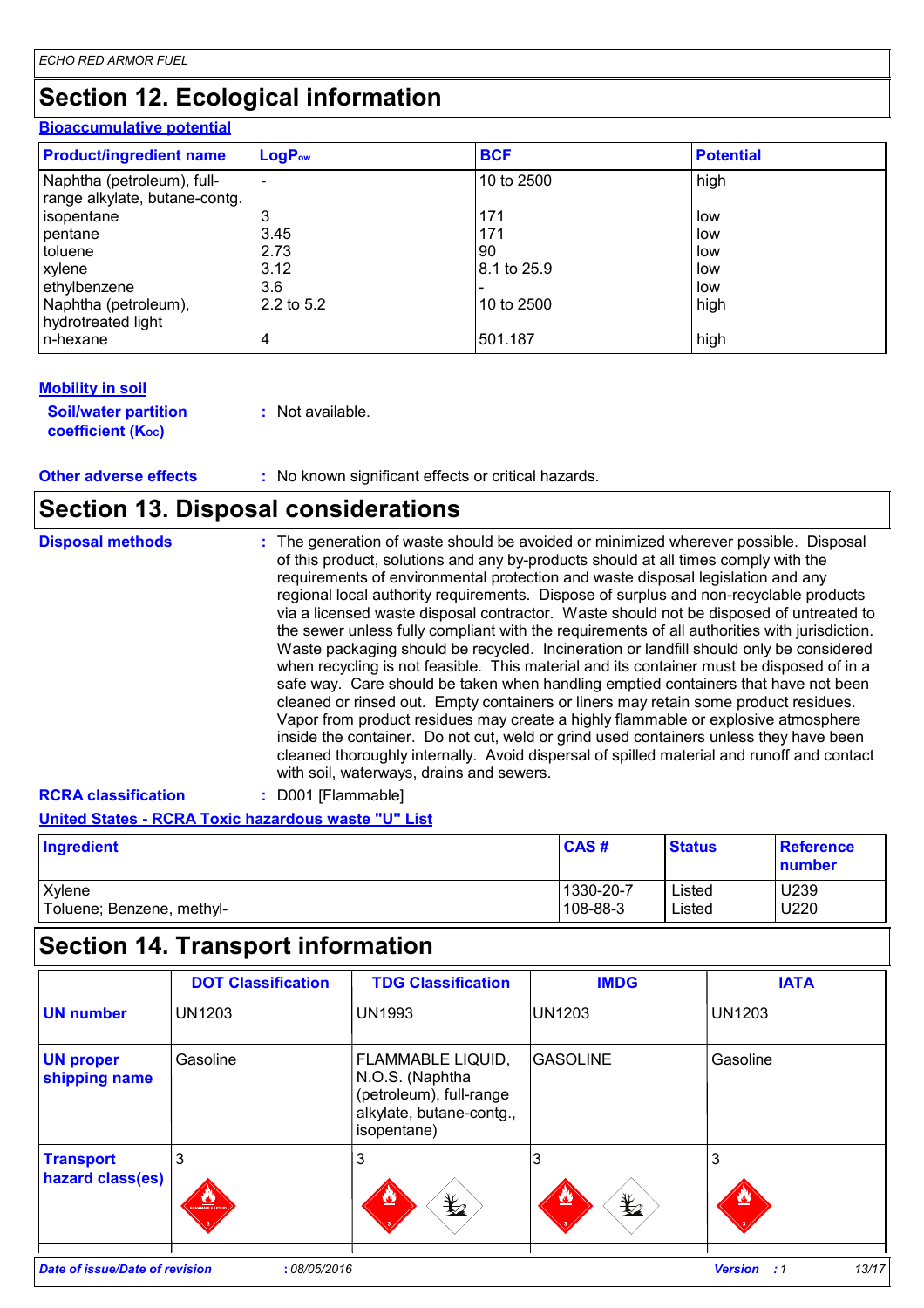### **Section 14. Transport information**

| <b>Packing group</b>             | $\mathbf{  }$                                                                                                                                                                                                                                                                                                                                                                                                                                                                                                                                                                                                                                    |                                                                                                                                                                                                                                                                       | $\mathbf{I}$                                                                                                                                                                             | $\ensuremath{\mathsf{II}}$                                                                                                                                                                                                                                                                                                                                                                                                                                                                          |
|----------------------------------|--------------------------------------------------------------------------------------------------------------------------------------------------------------------------------------------------------------------------------------------------------------------------------------------------------------------------------------------------------------------------------------------------------------------------------------------------------------------------------------------------------------------------------------------------------------------------------------------------------------------------------------------------|-----------------------------------------------------------------------------------------------------------------------------------------------------------------------------------------------------------------------------------------------------------------------|------------------------------------------------------------------------------------------------------------------------------------------------------------------------------------------|-----------------------------------------------------------------------------------------------------------------------------------------------------------------------------------------------------------------------------------------------------------------------------------------------------------------------------------------------------------------------------------------------------------------------------------------------------------------------------------------------------|
| <b>Environmental</b><br>hazards  | No.                                                                                                                                                                                                                                                                                                                                                                                                                                                                                                                                                                                                                                              | Yes.                                                                                                                                                                                                                                                                  | Yes.                                                                                                                                                                                     | No.                                                                                                                                                                                                                                                                                                                                                                                                                                                                                                 |
| <b>Additional</b><br>information | <b>Reportable quantity</b><br>1090.1 lbs / 494.91 kg<br>[180.58 gal / 683.57 L]<br>Package sizes shipped<br>in quantities less than<br>the product reportable<br>quantity are not subject<br>to the RQ (reportable<br>quantity) transportation<br>requirements.<br><b>Limited quantity</b><br>Yes.<br><b>Packaging instruction</b><br><b>Passenger aircraft</b><br>Quantity limitation: 5 L<br>Cargo aircraft<br>Quantity limitation: 60 L<br><b>Special provisions</b><br>144, 177, B1, B33, IB2,<br>T <sub>8</sub><br><b>Remarks</b><br>May be classed as a<br><b>Consumer Commodity,</b><br>ORM-D for Small<br>Packages, see 49CFR<br>173.150 | Product classified as<br>per the following<br>sections of the<br>Transportation of<br>Dangerous Goods<br>Regulations: 2.18-2.19<br>(Class 3), 2.7 (Marine<br>pollutant mark).<br>The marine pollutant<br>mark is not required<br>when transported by<br>road or rail. | The marine pollutant<br>mark is not required<br>when transported in<br>sizes of ≤5 L or ≤5 kg.<br><b>Emergency schedules</b><br>(EmS)<br>$F-E$ , S-E<br><b>Special provisions</b><br>243 | The environmentally<br>hazardous substance<br>mark may appear if<br>required by other<br>transportation<br>regulations.<br><b>Passenger and Cargo</b><br><b>Aircraft</b> Quantity<br>limitation: 5 L<br>Packaging instructions:<br>353<br><b>Cargo Aircraft Only</b><br>Quantity limitation: 60 L<br>Packaging instructions:<br>364<br><b>Limited Quantities -</b><br><b>Passenger Aircraft</b><br>Quantity limitation: 1 L<br>Packaging instructions:<br>Y341<br><b>Special provisions</b><br>A100 |

**Special precautions for user** : Transport within user's premises: always transport in closed containers that are upright and secure. Ensure that persons transporting the product know what to do in the event of an accident or spillage.

**Transport in bulk according to Annex II of MARPOL and the IBC Code :** Not available.

### **Section 15. Regulatory information**

| <b>U.S. Federal regulations</b>                                                   | $: TSCA 8(a) PAIR$ ; pentane                                                |
|-----------------------------------------------------------------------------------|-----------------------------------------------------------------------------|
|                                                                                   | <b>TSCA 8(a) CDR Exempt/Partial exemption: Not determined</b>               |
|                                                                                   | All components are listed or exempted.                                      |
|                                                                                   | Clean Water Act (CWA) 307: ethylbenzene; toluene                            |
|                                                                                   | Clean Water Act (CWA) 311: xylene; ethylbenzene; toluene                    |
|                                                                                   | Clean Air Act (CAA) 112 regulated flammable substances: isopentane; pentane |
| <b>Clean Air Act Section 112</b><br>(b) Hazardous Air<br><b>Pollutants (HAPS)</b> | : Listed                                                                    |
| <b>Clean Air Act Section 602</b><br><b>Class I Substances</b>                     | : Not listed                                                                |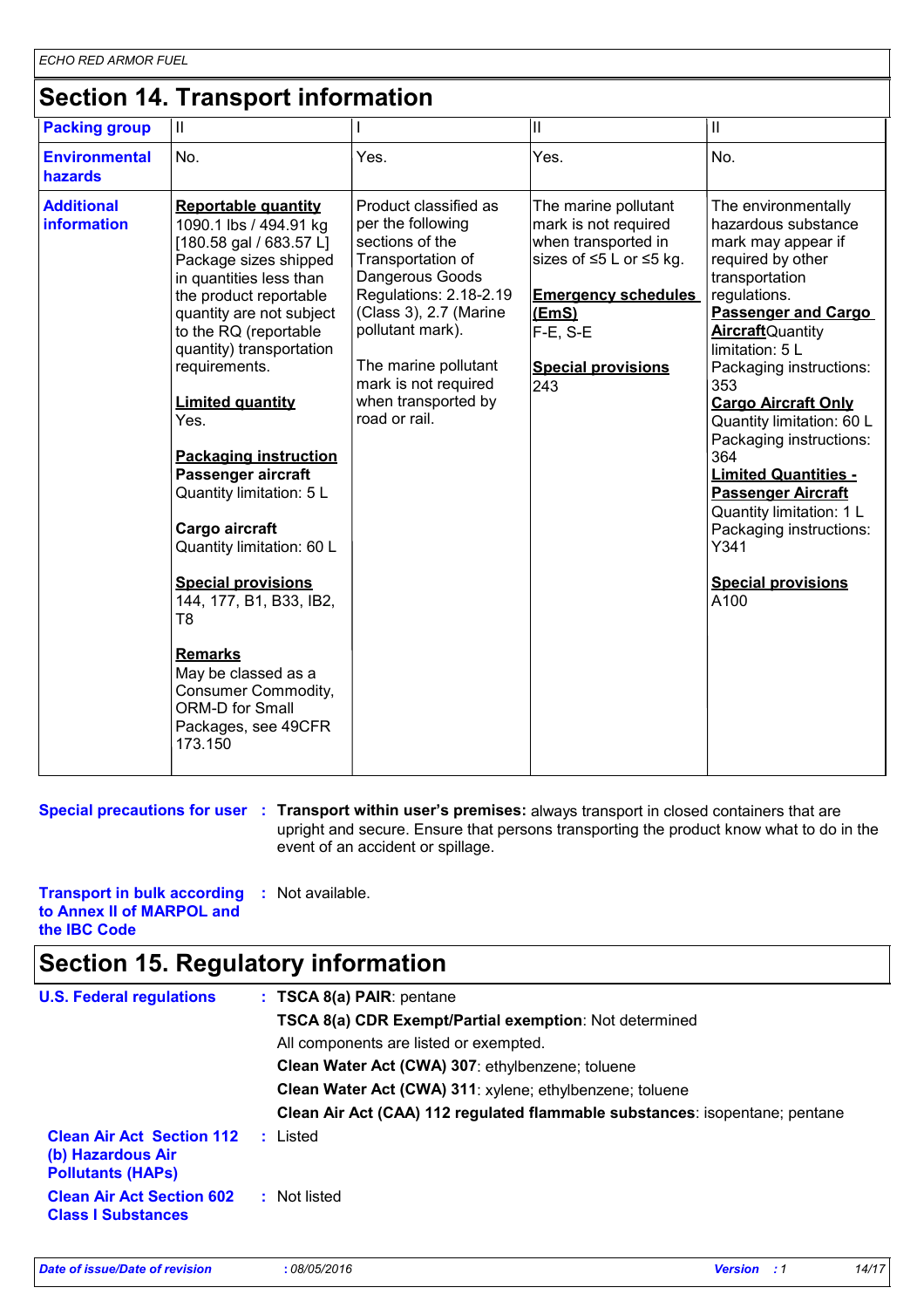### **Section 15. Regulatory information**

| <b>Clean Air Act Section 602</b><br><b>Class II Substances</b> | : Not listed |
|----------------------------------------------------------------|--------------|
| <b>DEA List I Chemicals</b><br>(Precursor Chemicals)           | : Not listed |
| <b>DEA List II Chemicals</b><br><b>(Essential Chemicals)</b>   | : Listed     |
| 8888 888884                                                    |              |

#### **SARA 302/304**

**Composition/information on ingredients**

No products were found.

| <b>SARA 304 RQ</b> | : Not applicable. |
|--------------------|-------------------|
|                    |                   |

**SARA 311/312**

**Classification :** Fire hazard

Immediate (acute) health hazard Delayed (chronic) health hazard

#### **Composition/information on ingredients**

| <b>Name</b>                                                | $\frac{9}{6}$ | <b>Fire</b><br>hazard | <b>Sudden</b><br>release of<br>pressure | <b>Reactive</b> | <b>Immediate</b><br>(acute)<br>health<br>hazard | <b>Delayed</b><br>(chronic)<br>health<br>hazard |
|------------------------------------------------------------|---------------|-----------------------|-----------------------------------------|-----------------|-------------------------------------------------|-------------------------------------------------|
| Naphtha (petroleum), full-range<br>alkylate, butane-contg. | ≥50 - ≤75     | Yes.                  | No.                                     | No.             | Yes.                                            | Yes.                                            |
| isopentane                                                 | 210 - ≤25     | Yes.                  | No.                                     | No.             | Yes.                                            | No.                                             |
| pentane                                                    | $≥10 - ≤25$   | Yes.                  | No.                                     | No.             | Yes.                                            | No.                                             |
| toluene                                                    | ≤10           | Yes.                  | No.                                     | No.             | Yes.                                            | Yes.                                            |
| xylene                                                     | $≤9.5$        | Yes.                  | No.                                     | No.             | Yes.                                            | Yes.                                            |
| ethylbenzene                                               | ≤3            | Yes.                  | No.                                     | No.             | Yes.                                            | Yes.                                            |
| Naphtha (petroleum),<br>hydrotreated light                 | $<$ 1         | Yes.                  | No.                                     | No.             | Yes.                                            | Yes.                                            |
| n-hexane                                                   | ≤0.3          | Yes.                  | No.                                     | No.             | Yes.                                            | Yes.                                            |

#### **SARA 313**

|                                           | <b>Product name</b>               | <b>CAS number</b>                               | $\frac{9}{6}$        |
|-------------------------------------------|-----------------------------------|-------------------------------------------------|----------------------|
| <b>Form R - Reporting</b><br>requirements | toluene<br>xylene<br>ethylbenzene | $108 - 88 - 3$<br>1330-20-7<br>$ 100 - 41 - 4 $ | l≤10<br>5.9≥∣<br>l≤3 |
| <b>Supplier notification</b>              | toluene<br>xvlene<br>ethylbenzene | $108 - 88 - 3$<br>1330-20-7<br>$100 - 41 - 4$   | ≤10<br>5.9≥∣<br>l≤3  |

SARA 313 notifications must not be detached from the SDS and any copying and redistribution of the SDS shall include copying and redistribution of the notice attached to copies of the SDS subsequently redistributed.

: The following components are listed: XYLENE; DIMETHYLBENZENE; ETHYL BENZENE; ETHYLBENZENE; TOLUENE; METHYLBENZENE; ISOPENTANE; PENTANE **Massachusetts : New York :** The following components are listed: Xylene mixed; Ethylbenzene; Toluene **New Jersey :** The following components are listed: XYLENES; BENZENE, DIMETHYL-; ETHYL BENZENE; BENZENE, ETHYL-; TOLUENE; BENZENE, METHYL-; ISOPENTANE; BUTANE, 2-METHYL-; PENTANE **Pennsylvania 19. In the following components are listed: BENZENE, DIMETHYL-; BENZENE, ETHYL-; <b>PENZENE**, ETHYL-; BENZENE, METHYL-; BUTANE, 2-METHYL-; PENTANE **State regulations**

#### **California Prop. 65**

**WARNING:** This product contains a chemical known to the State of California to cause cancer and birth defects or other reproductive harm.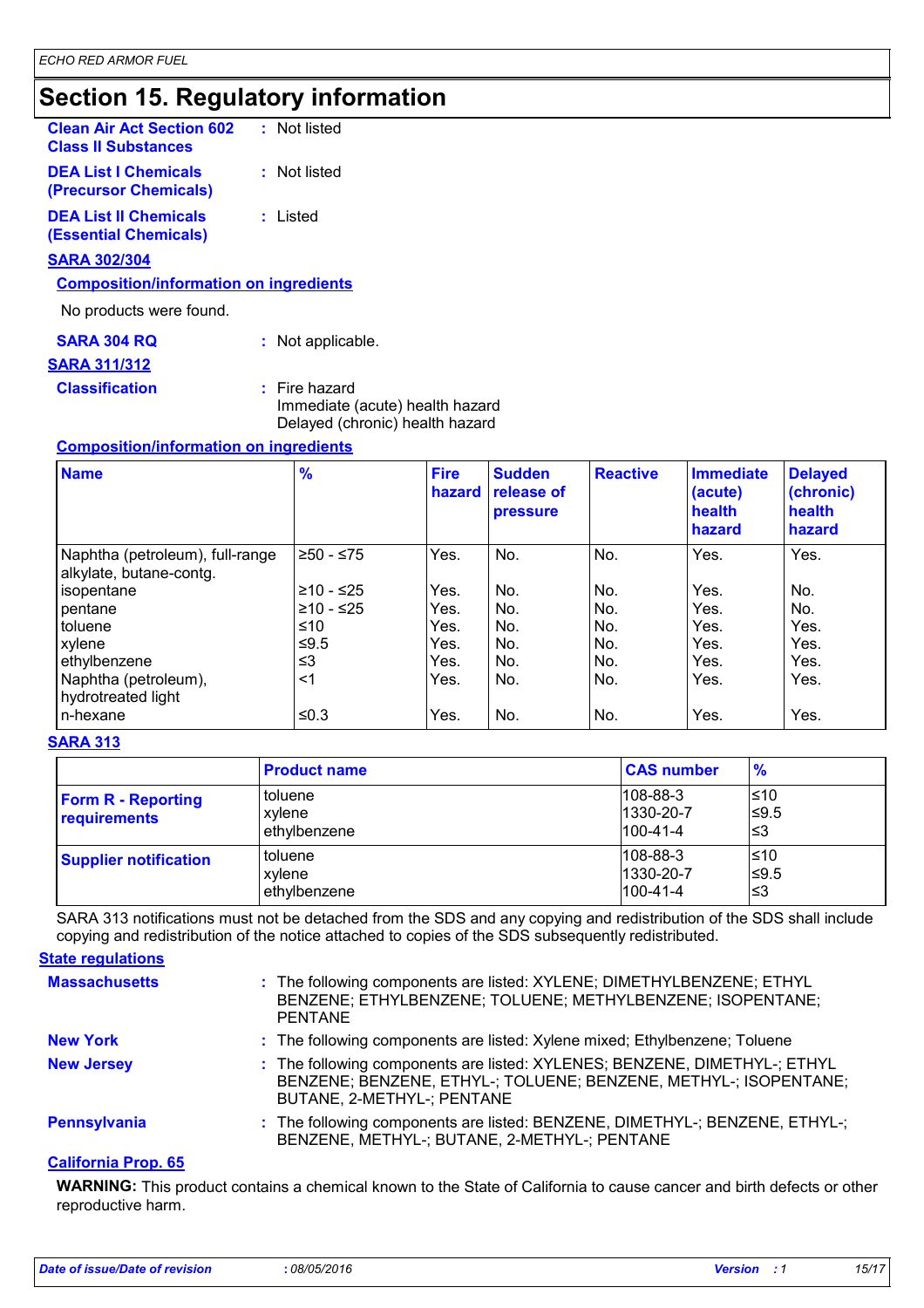### **Section 15. Regulatory information**

| Ingredient name | <b>Cancer</b> | <b>Reproductive</b> | <b>No significant risk</b><br>level                           | <b>Maximum</b><br>acceptable dosage<br><b>level</b> |
|-----------------|---------------|---------------------|---------------------------------------------------------------|-----------------------------------------------------|
| toluene         | No.           | Yes.                | No.                                                           | 7000 µg/day<br>(ingestion)                          |
| ethylbenzene    | Yes.          | No.                 | 41 µg/day (ingestion)   No.<br>$54 \mu g/day$<br>(inhalation) |                                                     |

#### **International lists**

| <b>National inventory</b> |                                                                                      |
|---------------------------|--------------------------------------------------------------------------------------|
| <b>Australia</b>          | : All components are listed or exempted.                                             |
| <b>Canada</b>             | : All components are listed or exempted.                                             |
| <b>China</b>              | : Not determined.                                                                    |
| <b>Europe</b>             | : All components are listed or exempted.                                             |
| <b>Japan</b>              | : Japan inventory (ENCS): Not determined.<br>Japan inventory (ISHL): Not determined. |
| <b>Malaysia</b>           | : Not determined.                                                                    |
| <b>New Zealand</b>        | : Not determined.                                                                    |
| <b>Philippines</b>        | : Not determined.                                                                    |
| <b>Republic of Korea</b>  | : All components are listed or exempted.                                             |
| <b>Taiwan</b>             | : All components are listed or exempted.                                             |

### **Section 16. Other information**

#### **Procedure used to derive the classification**

| <b>Classification</b>                               | <b>Justification</b>  |
|-----------------------------------------------------|-----------------------|
| Flam. Liq. 1, H224                                  | On basis of test data |
| Skin Irrit. 2, H315                                 | Calculation method    |
| Eye Irrit. 2A, H319                                 | Calculation method    |
| Carc. 2, H351                                       | Calculation method    |
| Repr. 2, H361 (Fertility)                           | Calculation method    |
| Repr. 2, H361 (Unborn child)                        | Calculation method    |
| STOT SE 3, H336                                     | Calculation method    |
| STOT RE 2, H373 (hearing organs, kidneys and liver) | Calculation method    |
| Asp. Tox. 1, H304                                   | Calculation method    |
| Aquatic Acute 2, H401                               | Calculation method    |
| Aquatic Chronic 2, H411                             | Expert judgment       |

#### **History**

| Date of issue/Date of<br>revision | : 08/05/2016                                                                                                                                                                                                                                                                                                                                                                                                                                                                                                                                           |
|-----------------------------------|--------------------------------------------------------------------------------------------------------------------------------------------------------------------------------------------------------------------------------------------------------------------------------------------------------------------------------------------------------------------------------------------------------------------------------------------------------------------------------------------------------------------------------------------------------|
| <b>Version</b>                    | $\pm$ 1                                                                                                                                                                                                                                                                                                                                                                                                                                                                                                                                                |
| <b>Key to abbreviations</b>       | $:$ ATE = Acute Toxicity Estimate<br>BCF = Bioconcentration Factor<br>GHS = Globally Harmonized System of Classification and Labelling of Chemicals<br>IATA = International Air Transport Association<br>IBC = Intermediate Bulk Container<br><b>IMDG = International Maritime Dangerous Goods</b><br>LogPow = logarithm of the octanol/water partition coefficient<br>MARPOL = International Convention for the Prevention of Pollution From Ships, 1973<br>as modified by the Protocol of 1978. ("Marpol" = marine pollution)<br>UN = United Nations |
|                                   | $\Box$ lealizates information that has above used from nucleonly isomal wareless.                                                                                                                                                                                                                                                                                                                                                                                                                                                                      |

**Indicates information that has changed from previously issued version.**

#### **Notice to reader**